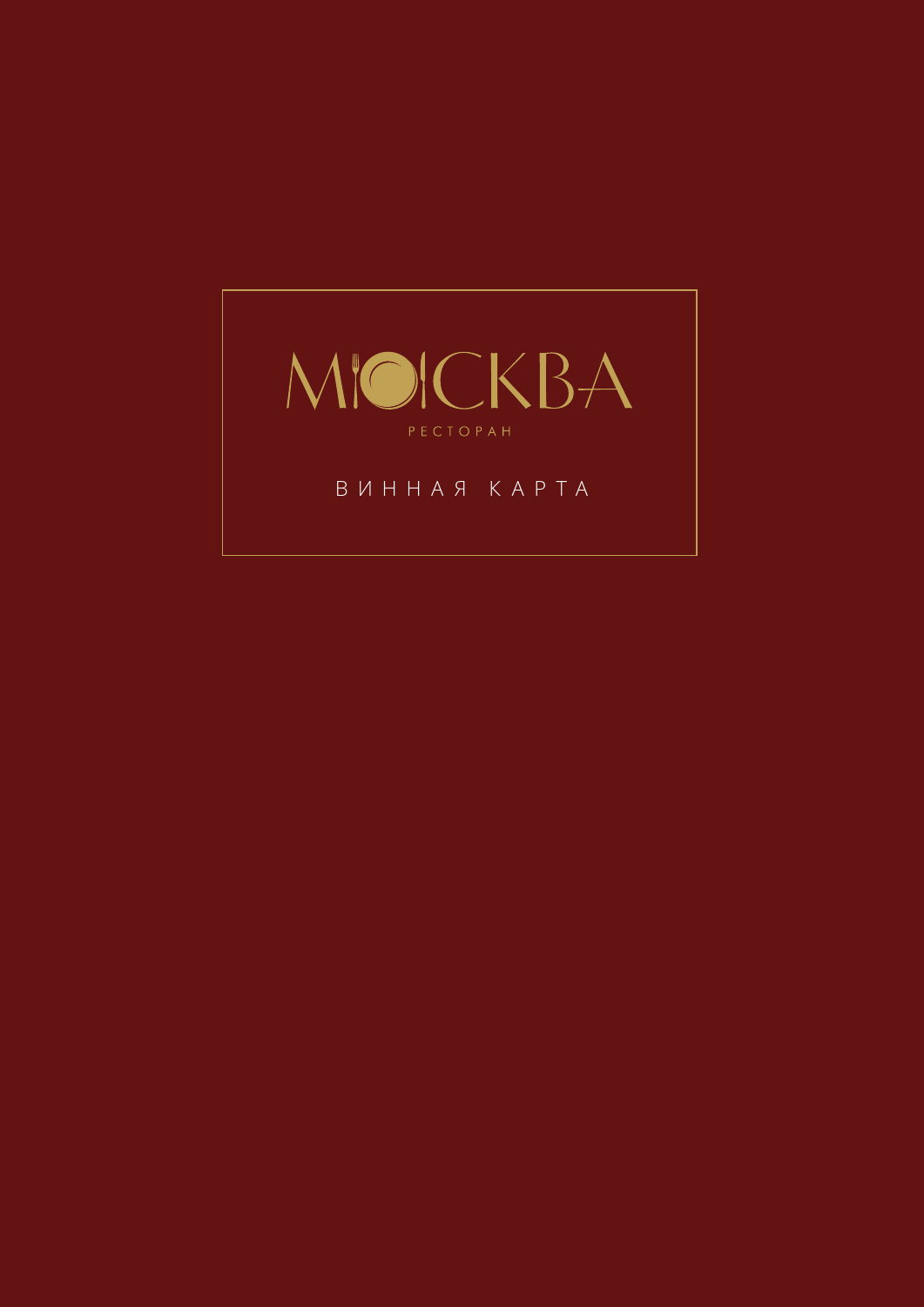#### **WINE BY HALF-BOTTLES** ВИНА В ПОЛУБУТЫЛКАХ

| <b>WHITE WINE / БЕЛОЕ ВИНО</b>                                                                                                                                                                                                                                                                                                                                            | 375 ml |
|---------------------------------------------------------------------------------------------------------------------------------------------------------------------------------------------------------------------------------------------------------------------------------------------------------------------------------------------------------------------------|--------|
| Italy                                                                                                                                                                                                                                                                                                                                                                     | 2100   |
| Toscana, Italy                                                                                                                                                                                                                                                                                                                                                            | 2900   |
| Bourgogne, France                                                                                                                                                                                                                                                                                                                                                         | 4200   |
| <b>RED WINE / KPACHOE BUHO</b>                                                                                                                                                                                                                                                                                                                                            | 375 ml |
| $2010$ $D[$ $\bigcap I$ $\bigcap$ $I$ $\bigcap$ $I$ $\bigcap$ $\bigcap$ $\bigcap$ $\bigcap$ $\bigcap$ $\bigcap$ $\bigcap$ $\bigcap$ $\bigcap$ $\bigcap$ $\bigcap$ $\bigcap$ $\bigcap$ $\bigcap$ $\bigcap$ $\bigcap$ $\bigcap$ $\bigcap$ $\bigcap$ $\bigcap$ $\bigcap$ $\bigcap$ $\bigcap$ $\bigcap$ $\bigcap$ $\bigcap$ $\bigcap$ $\bigcap$ $\bigcap$ $\bigcap$ $\bigcap$ | 2100   |

| Spain                   |      |
|-------------------------|------|
| Val du Rhone, France    | 2800 |
| Austria                 | 2900 |
| Toscana, Italy          | 3900 |
| Medoc, Bordeaux, France | 7900 |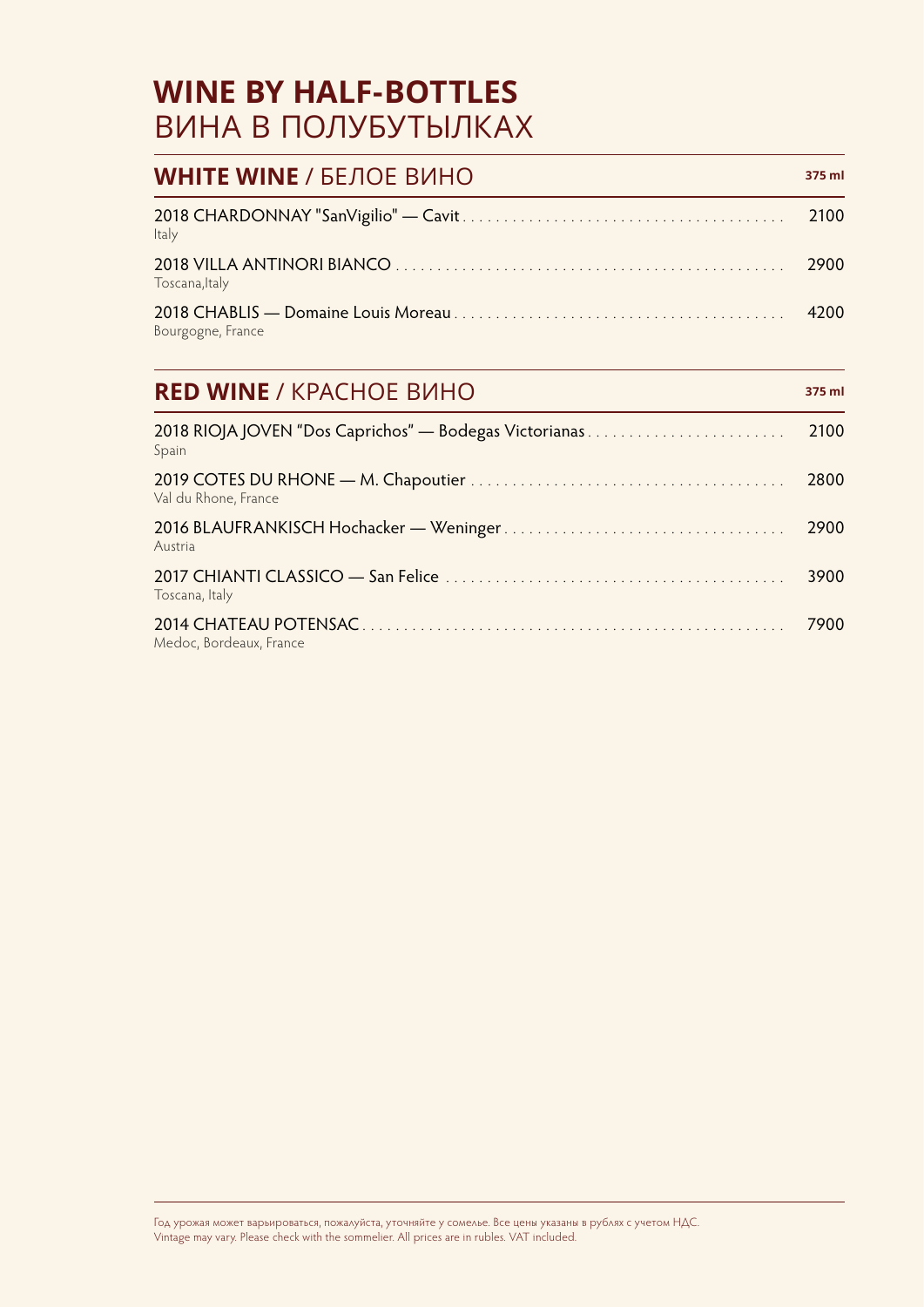#### **WINE BY GLASSES /**ВИНА ПО БОКАЛАМ

|         | <b>WHITE WINE /</b> БЕЛОЕ ВИНО                                    | $125$ ml |
|---------|-------------------------------------------------------------------|----------|
|         | Kuban, Russia                                                     | 450      |
|         | Krasnodar, Russia                                                 | 540      |
|         | Georgia                                                           | 550      |
|         | Sicily, Italy                                                     | 610      |
| CORAVIN | Trento, Italy                                                     | 670      |
| CORAVIN | Rheinhessen, Germany                                              | 710      |
| CORAVIN | Burgenland, Austria                                               | 740      |
| CORAVIN | Marlborough, New Zealand                                          | 820      |
| CORAVIN | Friuli, Italy                                                     | 830      |
| CORAVIN | 2017 RIESLING "O" Trocken - Molitor-Rosenkreutz<br>Mosel, Germany | 1390     |
| CORAVIN | Bourgogne, France                                                 | 1550     |
| CORAVIN | Bourgogne, France                                                 | 1800     |

#### **ROSE WINE** / PO3OBOE BИНО **125 ml**

2020 SELFIE ROSE (Мерло, Цитронный Магарача) — Fanagoria (Semi-Dry) ............. 510 **V**<br>CORAVIN Kuban, Russia 2018 WHITE ZINFANDEL — Fetzer (Semi-sweet) ..................................... 590 V California, USA CORAVIN 2019 LE SECRET Rose — Cateau Saint-Pierre ........................................ 650 V. Provence, France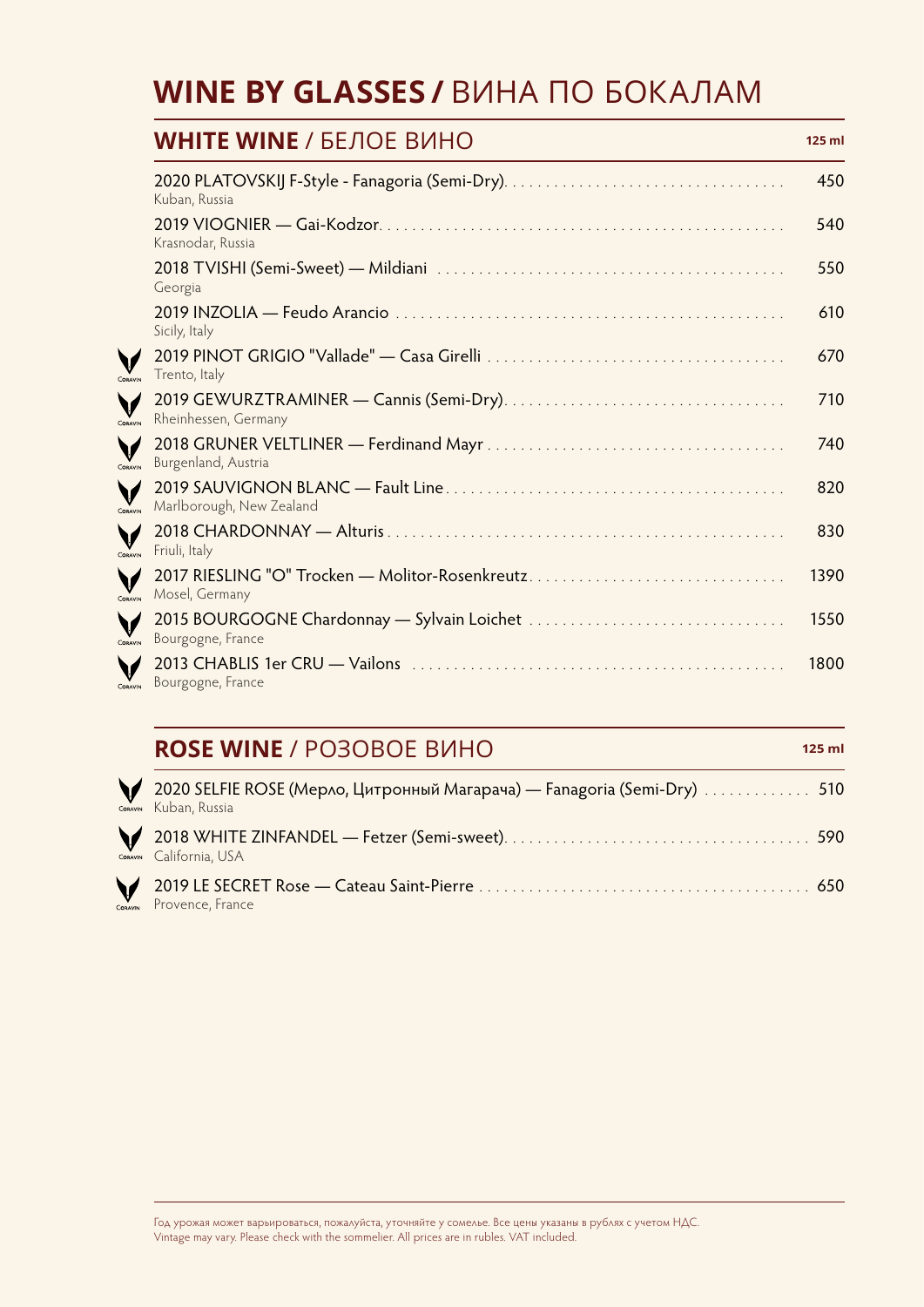#### **WINE BY GLASSES /**ВИНА ПО БОКАЛАМ

| <b>RED WINE / KPACHOE BUHO</b>                                            | $125$ ml |                               |
|---------------------------------------------------------------------------|----------|-------------------------------|
| 2018 TERROIR ROUGE (Syrah, Mourvedre, Grenache) — Gai-Kodzor<br>Krasnodar | 540      |                               |
| Victoria, Australia                                                       | 550      |                               |
| Georgia                                                                   | 690      | CORAV                         |
| Mendoza, Argentia                                                         | 710      |                               |
| Toscana, Italy                                                            | 720      | CORAV                         |
| Veneto, Italy                                                             | 760      |                               |
| Spain                                                                     | 810      | CORAV                         |
| Bordeaux, France                                                          | 850      | CORAV                         |
| Rhone Valley, France                                                      | 1390     | $\blacktriangledown$<br>CORAV |
| Bourgogne, France                                                         | 1550     | V<br>CORAV                    |
| Mendoza, Argentia                                                         | 1800     | CORAV                         |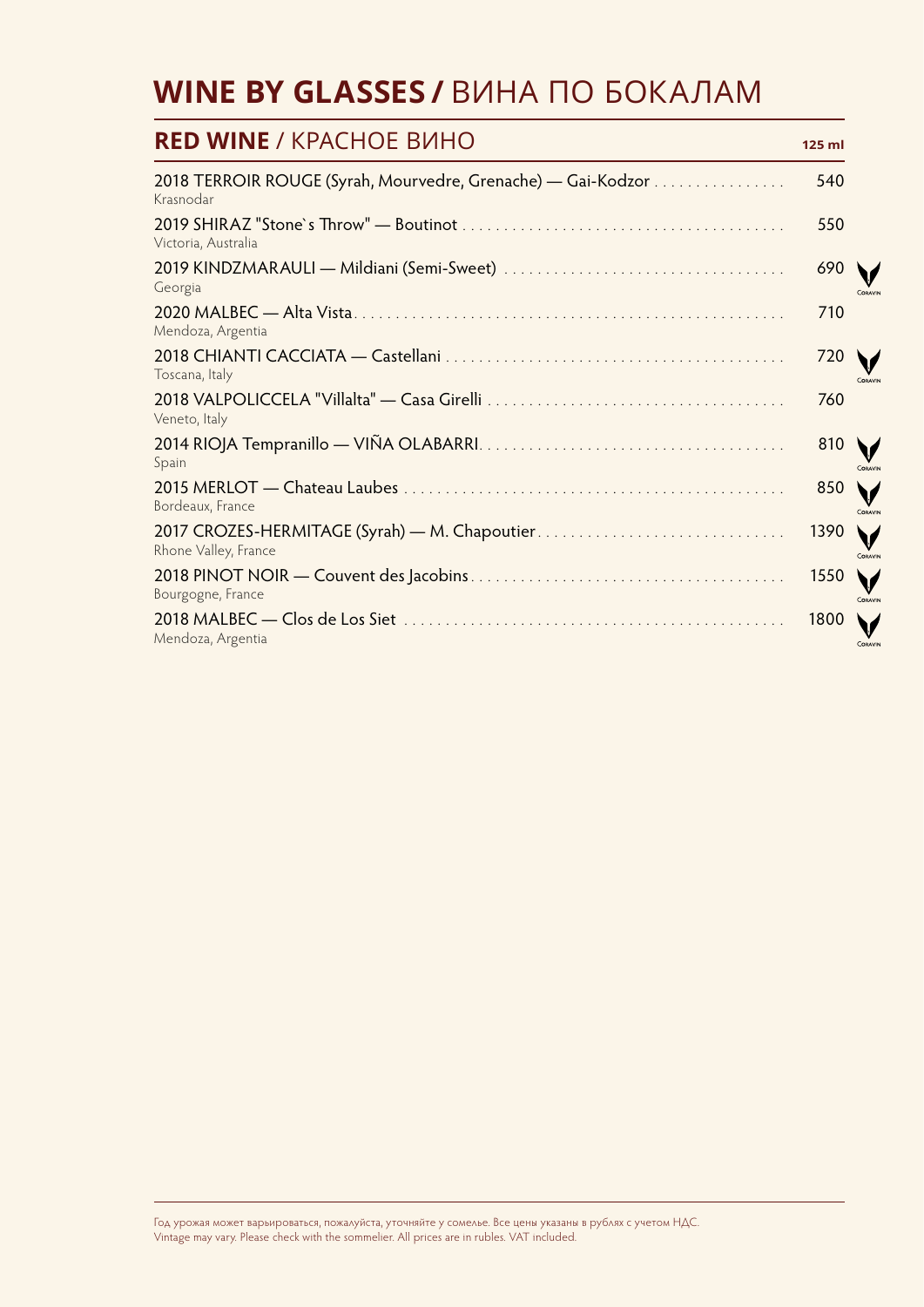## **CHAMPAGNE /**ШАМПАНЬ **375 ml 750 ml**

| NV MOËT & CHANDON Brut Imperial MOËT & CHANDON 10500             |       |
|------------------------------------------------------------------|-------|
|                                                                  | 19900 |
|                                                                  | 19500 |
| NV VEUVE CLICQUOT Brut CUVEE SAINT-PETERBOURG                    | 14900 |
|                                                                  | 15900 |
|                                                                  | 15900 |
|                                                                  | 16500 |
|                                                                  | 16900 |
|                                                                  | 18000 |
|                                                                  | 21500 |
|                                                                  |       |
|                                                                  | 16900 |
|                                                                  | 18900 |
| 2011 FRANCIOS SECONDÉ Grand Cru Blanc de Blancs                  | 15500 |
| 2010 LARMANDIER-BERNIER "Terre de Vertus" 1er Cru Non Dosé 20500 |       |
|                                                                  | 24500 |
|                                                                  |       |
|                                                                  |       |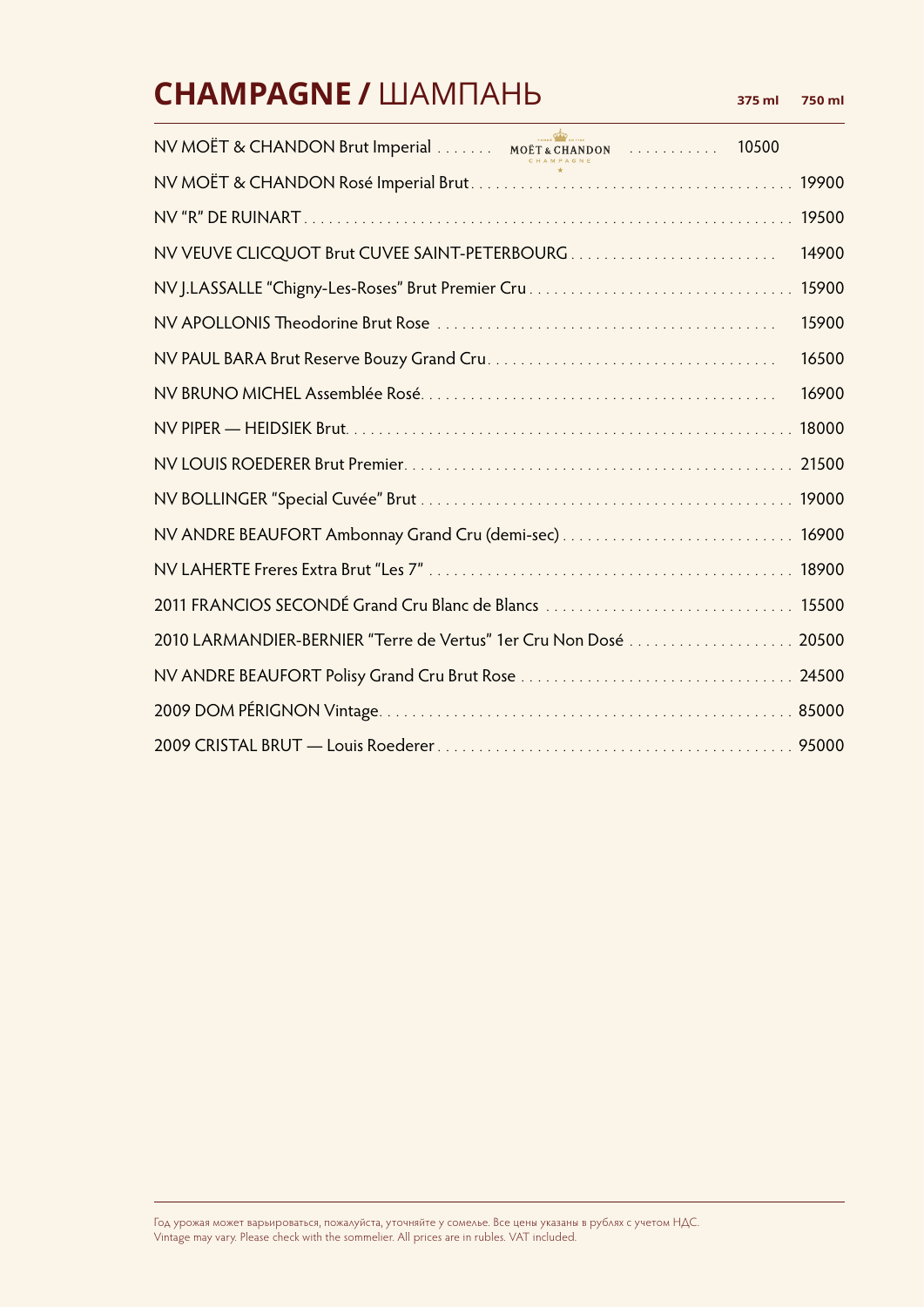#### **SPARKLING WINE** ИГРИСТОЕ ВИНО **100 ml 187 ml 750 ml 1500 ml**

| Veneto, Italy        | 4200 |
|----------------------|------|
| Piemont, Italy       |      |
| Spain                |      |
| Spain                |      |
| Rheinhessen, Germany |      |
| Val de Loire, France |      |
| Italy                | 6700 |
| Italy                | 7100 |

Год урожая может варьироваться, пожалуйста, уточняйте у сомелье. Все цены указаны в рублях с учетом НДС. Vintage may vary. Please check with the sommelier. All prices are in rubles. VAT included.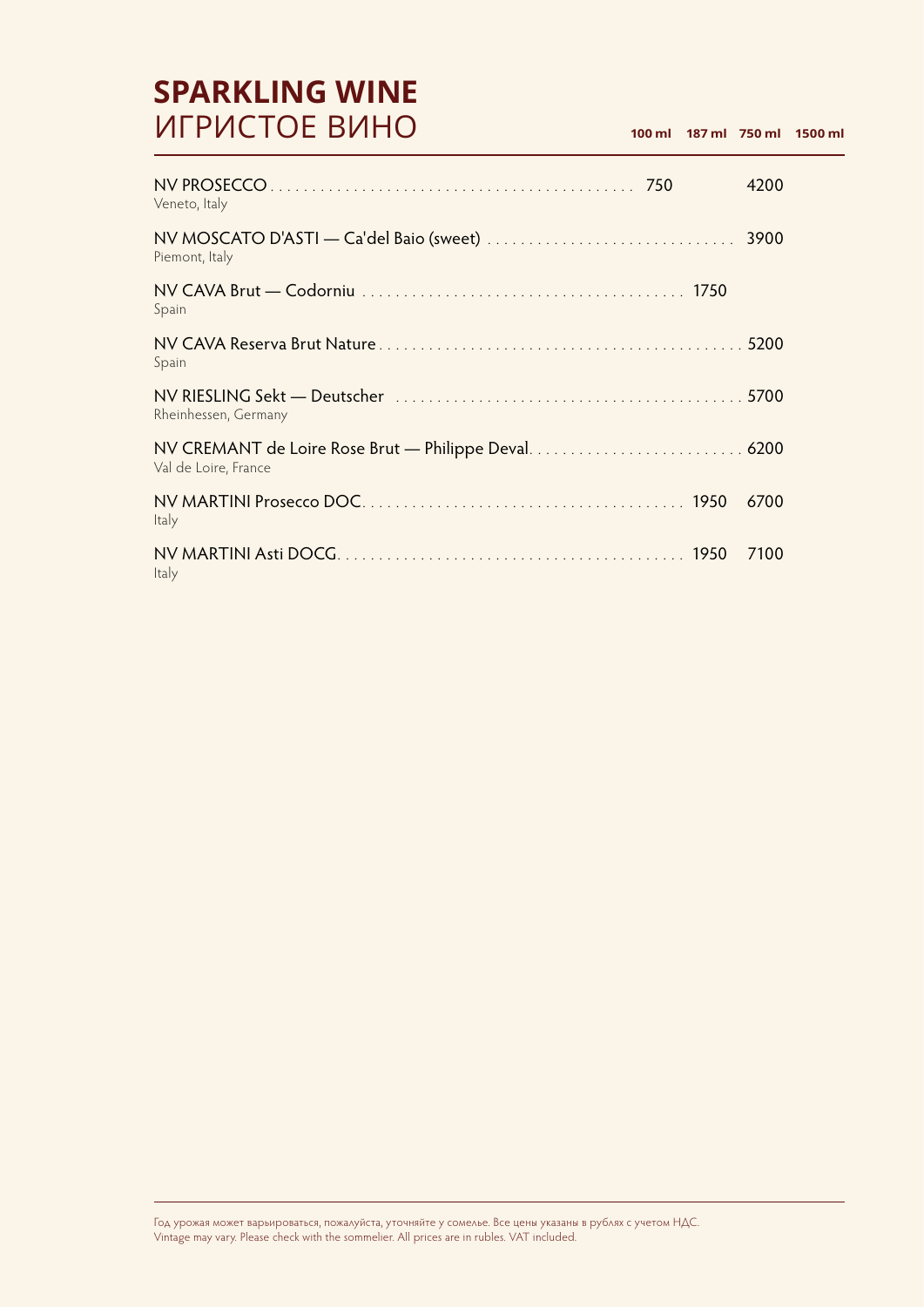#### **ORANGE & AMBER WINE** ОРАНЖЕВЫЕ ВИНА **750 ml**

NV RKATSITELLI QVEVRI — Palavani ............................................. 4100 Georgia 2016 MALVAZIA — Cotar ....................................................... 6900 Kras, Slovenia

#### **ROSE WINE / PO3OBOE BI/IHO**

| Rioja, Spain                     |  |
|----------------------------------|--|
| Wagram, Austria                  |  |
| Cotes de Provence, France        |  |
| Cotes de Provence, France        |  |
| Cotes de Provence, Bandol France |  |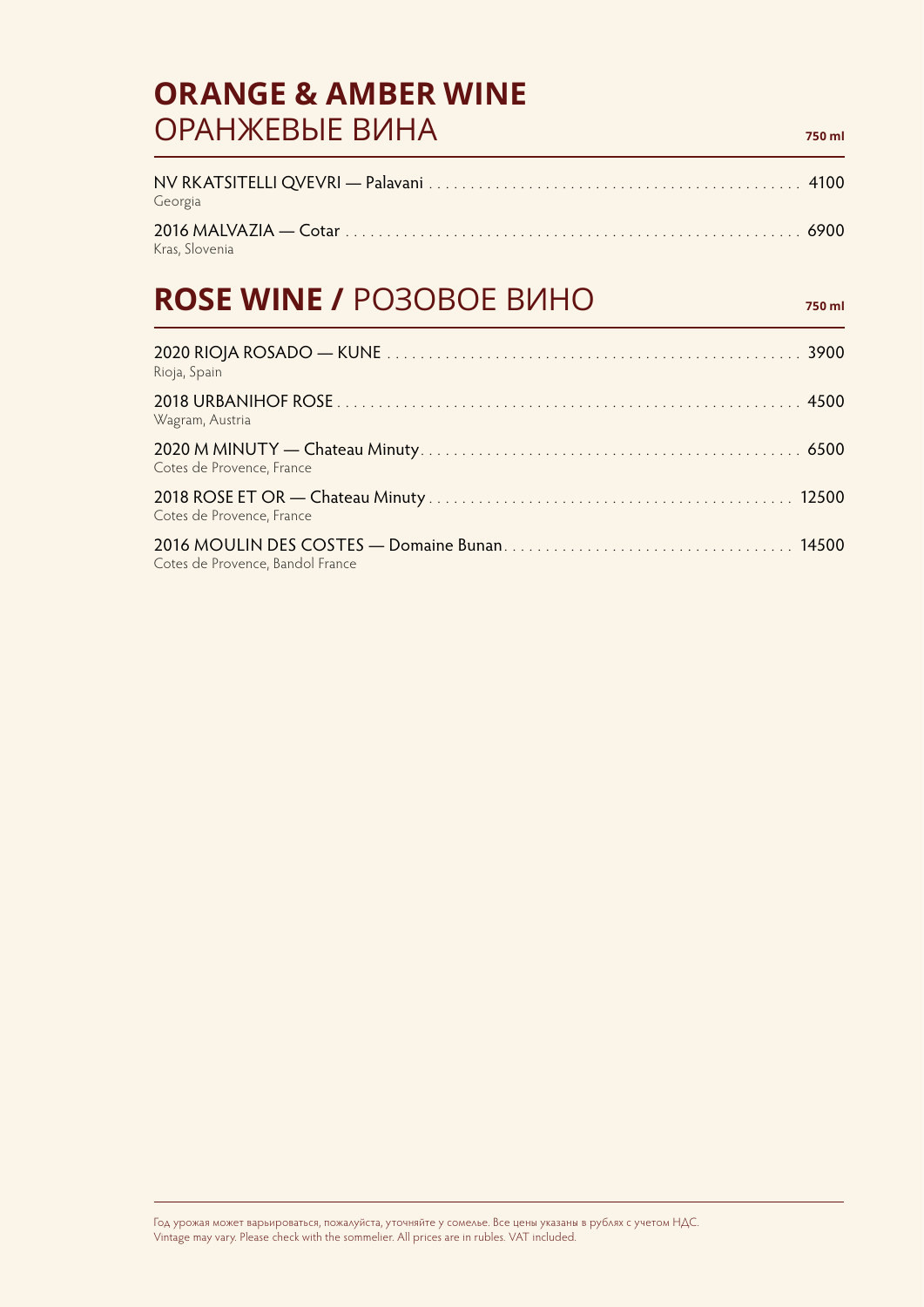#### **RUSSIAN WINE /**РУССКОЕ ВИНО

| <b>SPARKLING WINE / ИГРИСТОЕ ВИНО</b>                               | 750 ml |
|---------------------------------------------------------------------|--------|
| Krasnodar Region                                                    | 3300   |
| 2020 FANAGORIA PET NAT "The Lines" (Cabernet Franc)<br>Kuban Region | 3900   |
| Crimea                                                              | 5700   |

#### **WHITE WINE** / БЕЛОЕ ВИНО *750 ml*

| Krasnodar Region                                                     | 3300 |
|----------------------------------------------------------------------|------|
| Krasnodar Region                                                     | 3400 |
| 2020 SAUVIGNON BLANC «Винодел & Сомелье» — Fanagoria<br>Kuban Region | 4300 |
| Crimea                                                               | 7300 |
| Krasnodar Region                                                     | 7900 |

#### **ROSE WINE** / PO3OBOE BИНО **750 ml**

| 2020 SELFIE ROSE (Мерло, цитронный Магарача) — Fanagoria (Semi-Dry). | 3100 |
|----------------------------------------------------------------------|------|
| Kuban, Russia                                                        |      |

#### **RED WINE** / KPACHOE BUHO **750 ml**

| Krasnodar Region                                                                 | 3300 |
|----------------------------------------------------------------------------------|------|
| 2018 TERROIR ROUGE (Syrah, Mourvedre, Grenache) - Gai-Kodzor<br>Krasnodar Region | 3400 |
| Crimea                                                                           | 7300 |
| Krasnodar Region                                                                 | 7900 |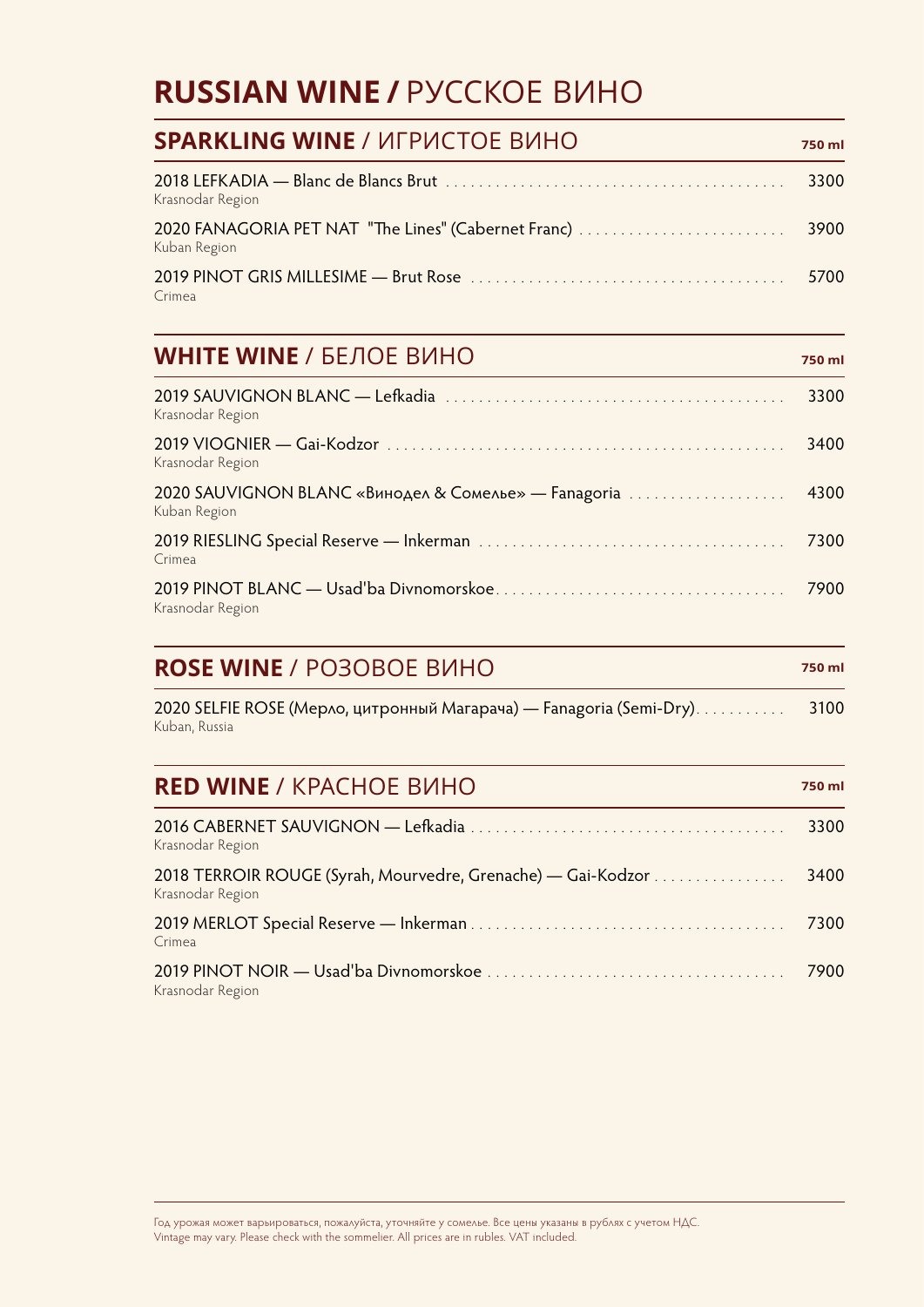#### **WHITE WINE /** БЕЛОЕ ВИНО

#### **AUSTRIA & GERMANY** АВСТРИЯ & ГЕРМАНИЯ **750 ml** 2020 GRUNER VELTLINER — PFAFFL ..................................... **1000 ml** 3800 Landwein, Austria 2019 RIESLING — Cannis ........................................................ 4100 Rheinhessen, Germany 2021 GRUNER VELTLINER — Markus Huber ....................................... 4500 Thermenregion, Austria 2019 GRUNER VELTLINER — Stadelmann .......................................... 4700 Thermenregion, Austria 2018 RIESLING Fabelhaft — Fio Wein GmbH (Semi-Dry) ............................. 5100 Mosel, Germany 2018 RIESLING Trutta Fario Kabinett — Selbach Oster (Semi-Sweet) ....................... 5500 Mosel, Germany 2019 RIESLING "Landgraf" — Prinz von Hessen ..................................... 5800 Rheingau, Germany 2018 RIESLING Ratzelhaft — Fio Wein GmbH ....................................... 5900 Mosel, Germany 2020 RIESLING Trocken "Rauenthaler" — Kloster Eberbach ........................... 7200 Rheigau, Germany 2014 RIESLING "Saarfeilser" GG — Nik Weis ...................................... 15500 Mosel, Germany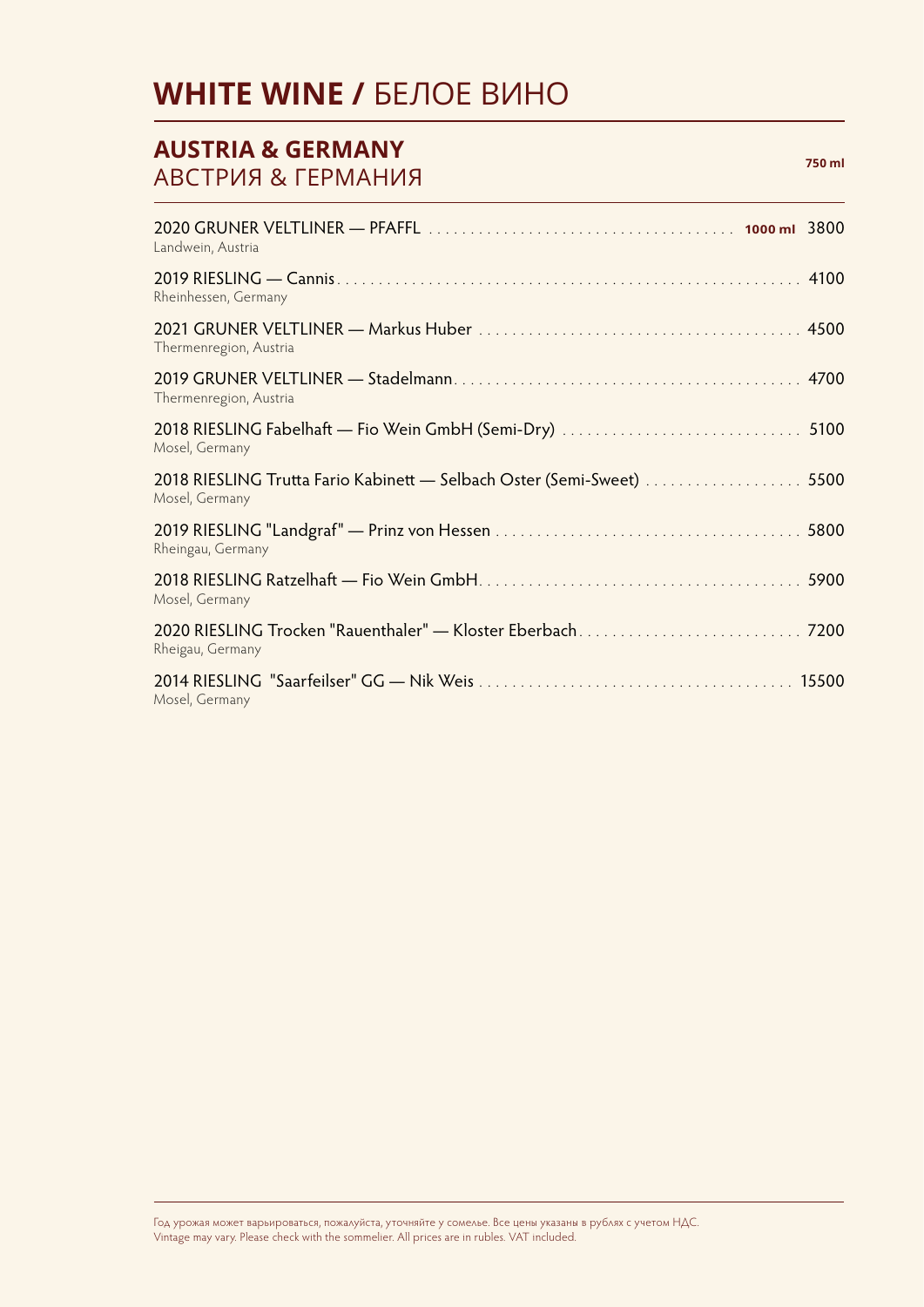#### **WHITE WINE /**БЕЛОЕ ВИНО

| <b>FRANCE / ФРАНЦИЯ</b><br>750 ml                                                                                                   |  |
|-------------------------------------------------------------------------------------------------------------------------------------|--|
| Cotes de Gascogne, France                                                                                                           |  |
| Languedoc                                                                                                                           |  |
| Rhone Valley                                                                                                                        |  |
| Alsace                                                                                                                              |  |
| Bourgogne                                                                                                                           |  |
| Bourgogne                                                                                                                           |  |
| Alsace                                                                                                                              |  |
| Val de Loire                                                                                                                        |  |
| 2016 VIRE CLISSE "Quintaine" — Domaine Guillemot-Michel* 13500<br>Bourgogne                                                         |  |
| 11600<br>Bourgogne                                                                                                                  |  |
| 2016 MEURSAULT — Maison Louis Jadot (Alexandre Letter Alexandre Letter Alexandre Letter Alexandre Letter Alex<br>19500<br>Bourgogne |  |
| Bourgogne                                                                                                                           |  |
| 24500<br>Bourgogne                                                                                                                  |  |
| Bourgogne                                                                                                                           |  |
| Bourgogne                                                                                                                           |  |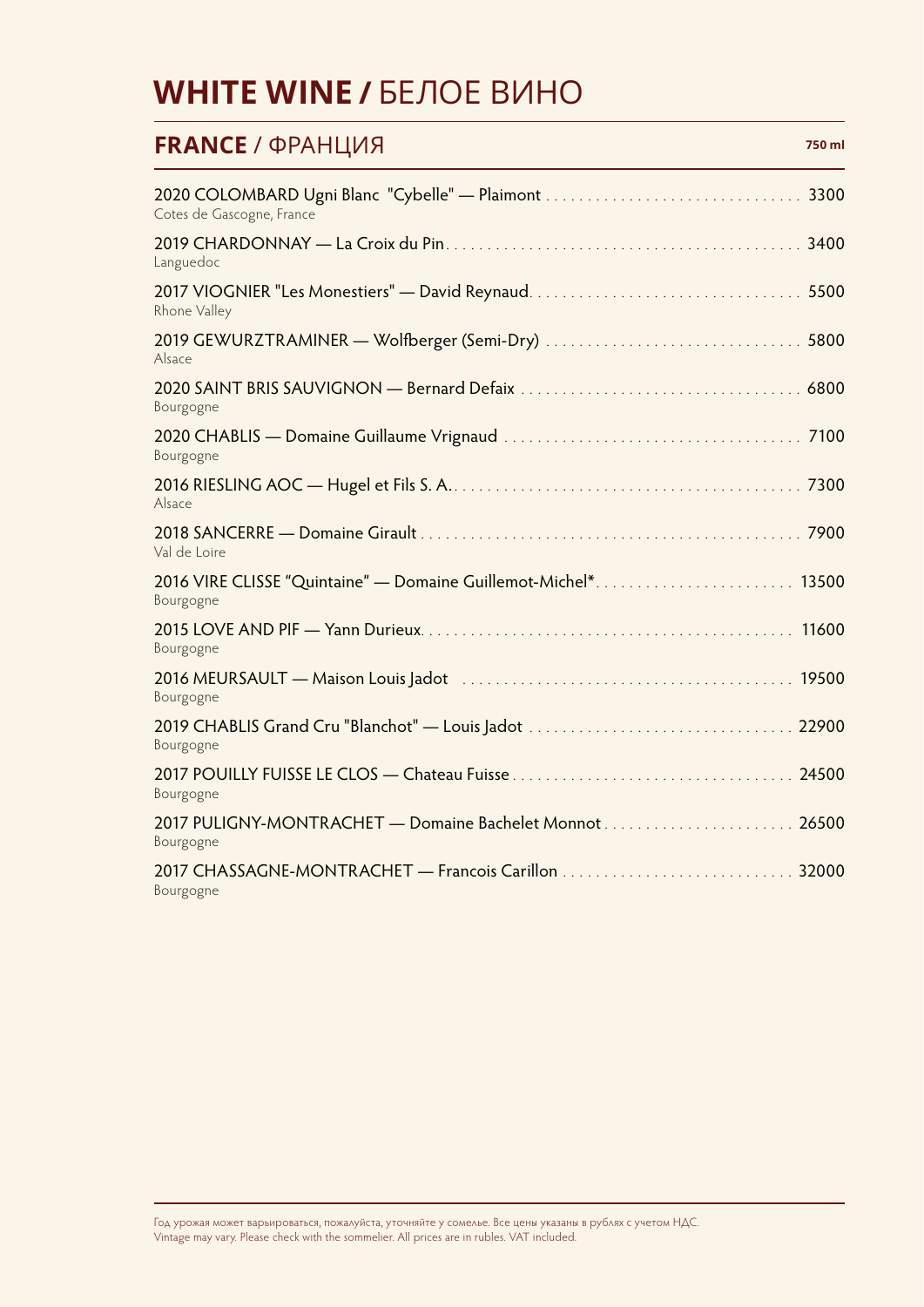#### **WHITE WINE /**БЕЛОЕ ВИНО

| <b>ITALY / ИТАЛИЯ</b><br>750 ml |
|---------------------------------|
| Trentino-Alto Adige             |
| Sardinia                        |
| Veneto                          |
| Etna, Sicily                    |
| Friuli Collio                   |
| Piemont                         |
| Piemonte                        |
| Campania                        |
| Alto Adige                      |
| Piemonte                        |
| Alto Adige                      |
| 23900<br>Umbria                 |

#### **OTHER COUNTRIES** / ДРУГИЕ СТРАНЫ **750 ml**

| Portugal                                                                                                                                      |
|-----------------------------------------------------------------------------------------------------------------------------------------------|
| Victoria, Australia                                                                                                                           |
| Yecla DO, Spain                                                                                                                               |
| 2020 ALBARINO PONTEIION — Bodegas Horacio Gomez Araujo [11] [11] 2020 ALBARINO PONTEIION — Bodegas Horacio Gomez Araujo<br>Rias Baixas, Spain |
| Rias Baixas, Spain                                                                                                                            |
| Hawk's Bay, New Zealand                                                                                                                       |
| Sonoma Coast, California                                                                                                                      |
| Sonoma Coast, California, USA                                                                                                                 |

Год урожая может варьироваться, пожалуйста, уточняйте у сомелье. Все цены указаны в рублях с учетом НДС. Vintage may vary. Please check with the sommelier. All prices are in rubles. VAT included.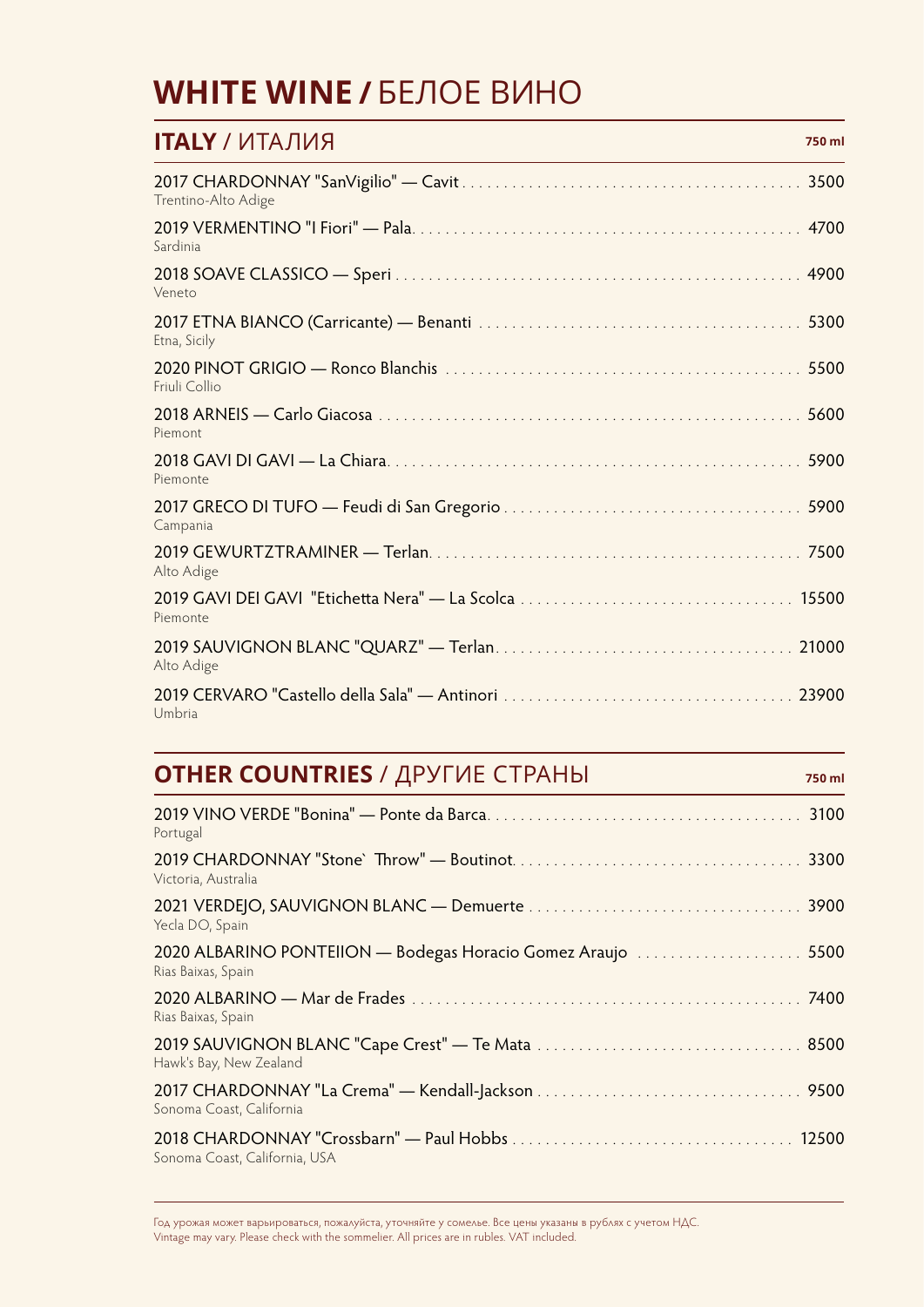#### **RED WINE /**КРАСНОЕ ВИНО

#### **ITALY** / ИТАЛИЯ **750 ml**

| 3600<br>Sicilia, Italy                                                  |  |
|-------------------------------------------------------------------------|--|
| 3800<br>Puglia                                                          |  |
| 2020 MOSCAROSSA Carmenere, Merlot — Corte Moschina<br>3950<br>Veneto    |  |
| Puglia                                                                  |  |
| Toscana                                                                 |  |
| Veneto                                                                  |  |
| Sardinia                                                                |  |
| Toscana                                                                 |  |
| Abruzzo                                                                 |  |
| Veneto                                                                  |  |
| Toscana                                                                 |  |
| Toscana                                                                 |  |
| 14900<br>Veneto                                                         |  |
| 2013 BAROLO Riserva "Pernanno" - Francesco Sobrero<br>18900<br>Piemonte |  |
| 21000<br>Piemonte                                                       |  |
| Toscana                                                                 |  |
| 24000<br>Marche                                                         |  |
| Toscana                                                                 |  |
| 35500<br>Toscana                                                        |  |
| 36000<br>Toscana                                                        |  |
| Bolgheri, Toscana                                                       |  |
| Toscana                                                                 |  |

Год урожая может варьироваться, пожалуйста, уточняйте у сомелье. Все цены указаны в рублях с учетом НДС. Vintage may vary. Please check with the sommelier. All prices are in rubles. VAT included.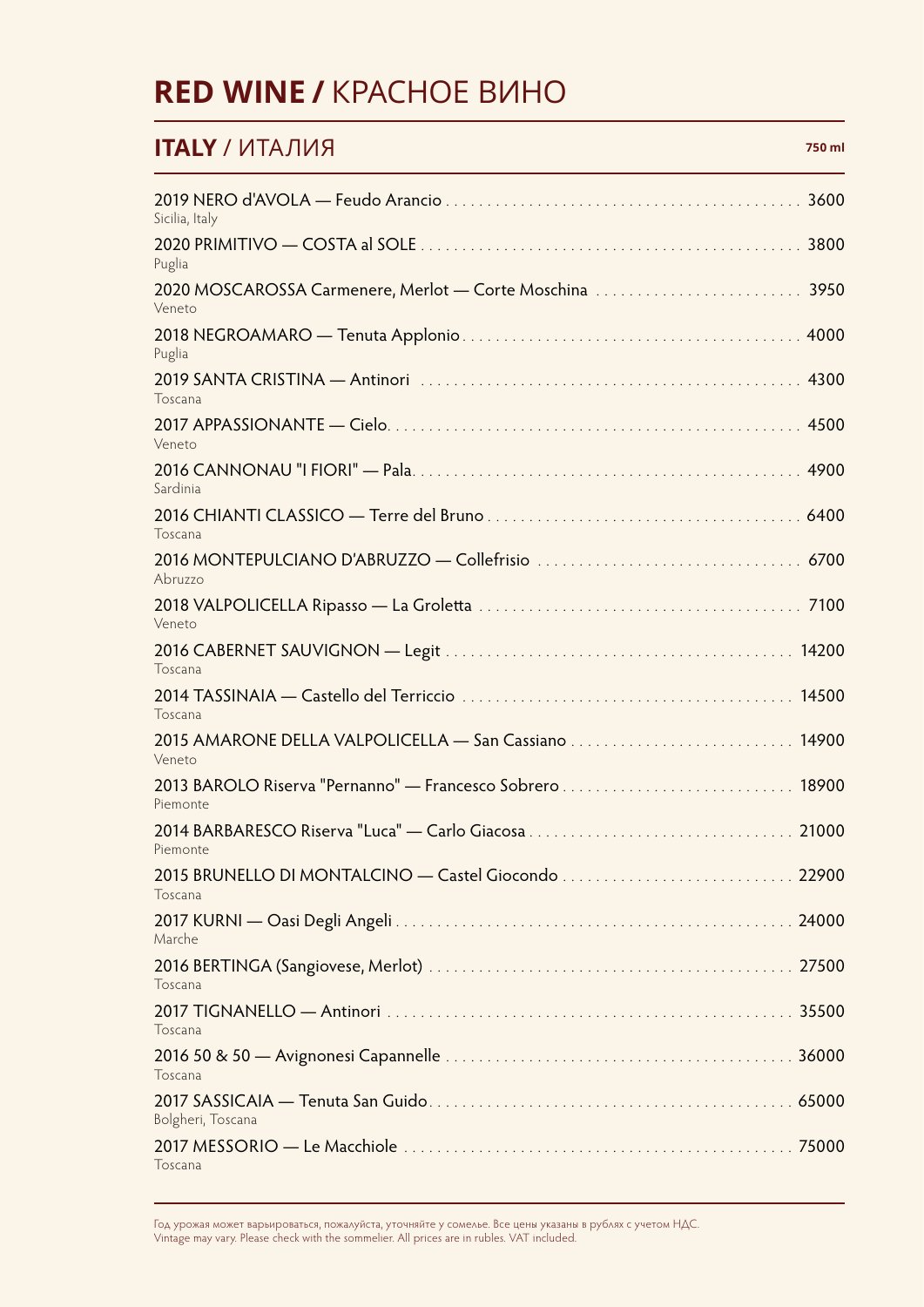#### **RED WINE /**КРАСНОЕ ВИНО

#### **FRANCE** / ФРАНЦИЯ **750 ml**

| Languedoc-Roussillon                                                                        |
|---------------------------------------------------------------------------------------------|
| Provence                                                                                    |
| Bordeaux                                                                                    |
| Anjou, Loire Valley                                                                         |
| Bordeaux                                                                                    |
| Arbois, Jura                                                                                |
| Buzet                                                                                       |
| 11500<br>Haut-Medoc, Bordeaux,                                                              |
| 13700<br>Val de Rhone                                                                       |
| 18000<br>Medoc, Bordeaux                                                                    |
| Margaux, Bordeaux                                                                           |
| Bourgogne                                                                                   |
| Margaux, Bordeaux                                                                           |
| 2006 NUITS-SAINT-GEORGES "Les Damodes" Premier Cru - Domaine Lecheneaut  39500<br>Bourgogne |
| Pessac-Leognan, Bordeaux                                                                    |
| 2007 CHATEAU MOUTON ROTHSCHILD Premier Grand Cru Classe<br>260000<br>Pauillac, Bordeaux     |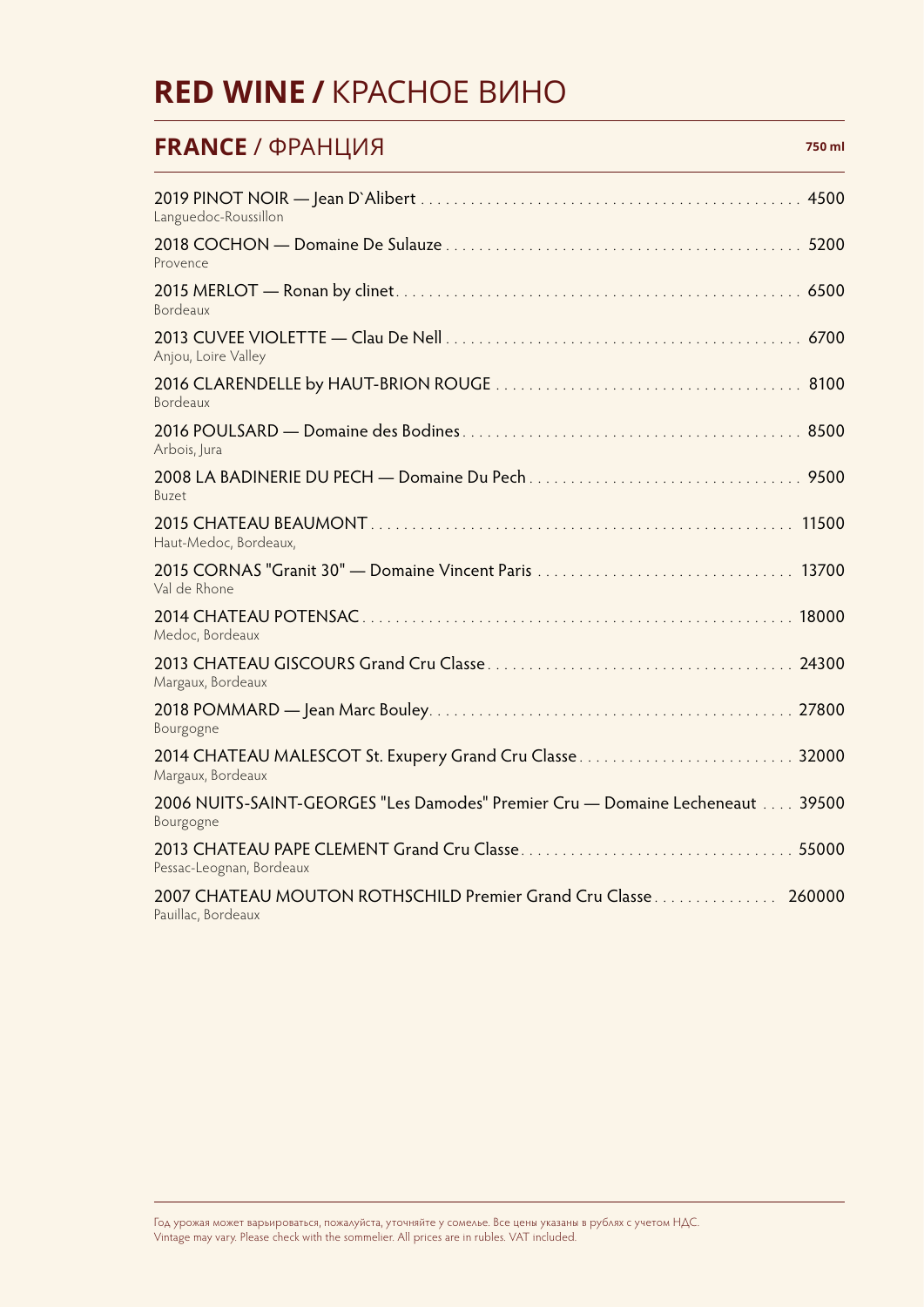#### **RED WINE /**КРАСНОЕ ВИНО

| <b>WINES OF OTHER COUNTRIES /</b> ВИНА ДРУГИХ СТРАН                                         | 750 ml |
|---------------------------------------------------------------------------------------------|--------|
| Rioja, Spain                                                                                |        |
| Western Cape, South Africa                                                                  |        |
| Lisboa, Portugal                                                                            |        |
| Barossa Valley, Australia                                                                   |        |
| Georgia                                                                                     |        |
| Bierzo, Spain                                                                               |        |
| Kakheti, Georgia                                                                            |        |
| California, USA                                                                             |        |
| South Australia                                                                             |        |
| Napa Valley, California, USA                                                                |        |
| Mendoza, Argentia                                                                           |        |
| Rioja Spain                                                                                 |        |
| California, USA                                                                             | 12500  |
| Catalonia, Spain                                                                            |        |
| 2013 YACOCHUYA (Malbec) — Bodega San Pedro de Yacochuya 21000<br>Valle Calchaqui, Argentina |        |
| Napa Valley, California, USA                                                                |        |
| Napa Valley, California, USA                                                                |        |

Год урожая может варьироваться, пожалуйста, уточняйте у сомелье. Все цены указаны в рублях с учетом НДС. Vintage may vary. Please check with the sommelier. All prices are in rubles. VAT included.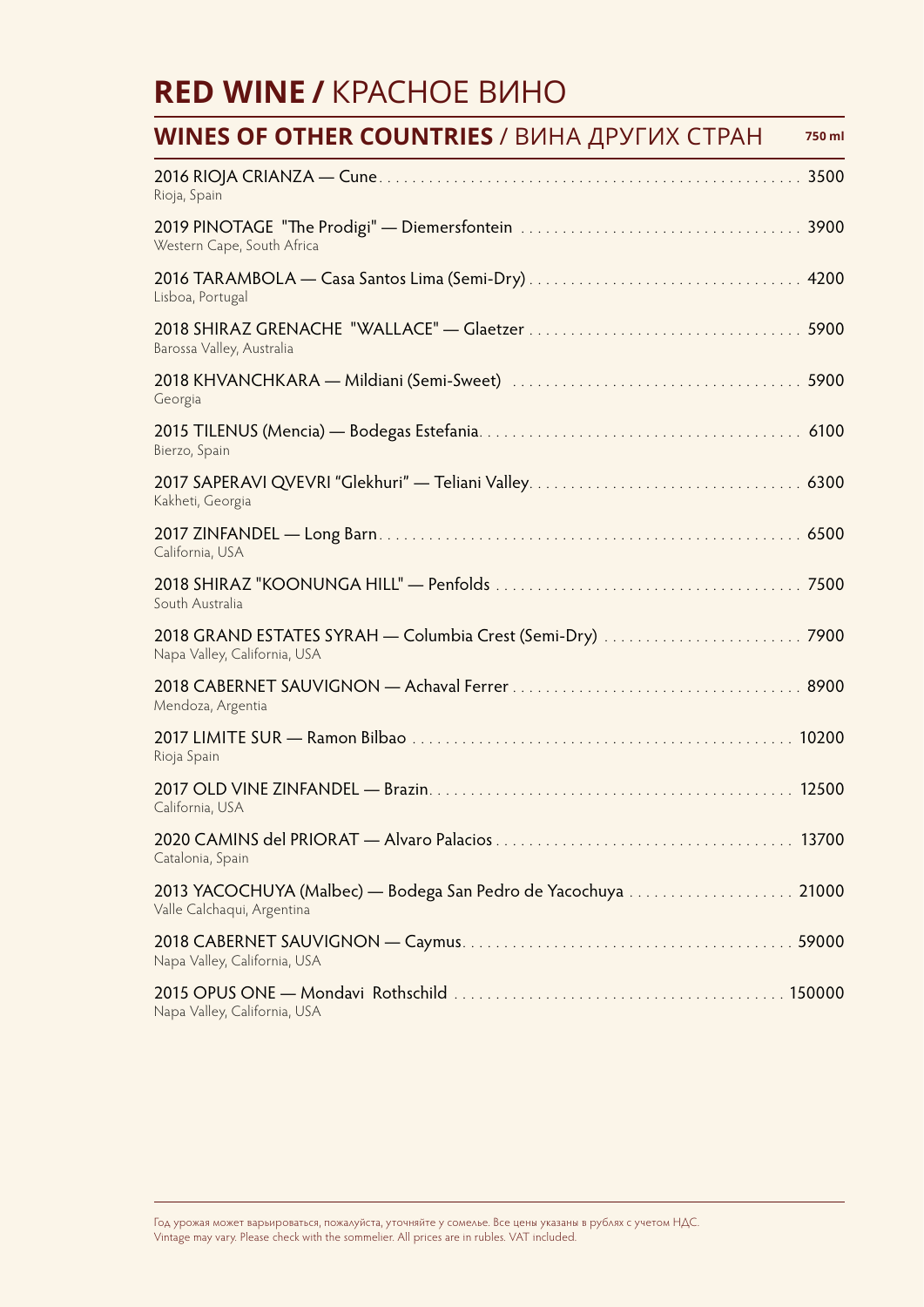| <b>SHERRY / XEPEC</b>                                 | 75 ml | 375 ml | 500 ml |
|-------------------------------------------------------|-------|--------|--------|
| Spain                                                 |       | 3100   |        |
| PEDRO XIMENEZ — Alexandro Sherry (sweet) 890<br>Spain |       |        | 5950   |
| <b>PORTO / HOPTO</b>                                  |       | 75 ml  | 750 ml |
| Portugal                                              |       |        | 6100   |

| Portugal |  |
|----------|--|
| Portugal |  |
| Portugal |  |

#### **APERITIF & VERMOUTH** АПЕРИТИВ И ВЕРМУТ **100 ml**

| Italy  |  |
|--------|--|
| Italy  |  |
| Italy  |  |
| France |  |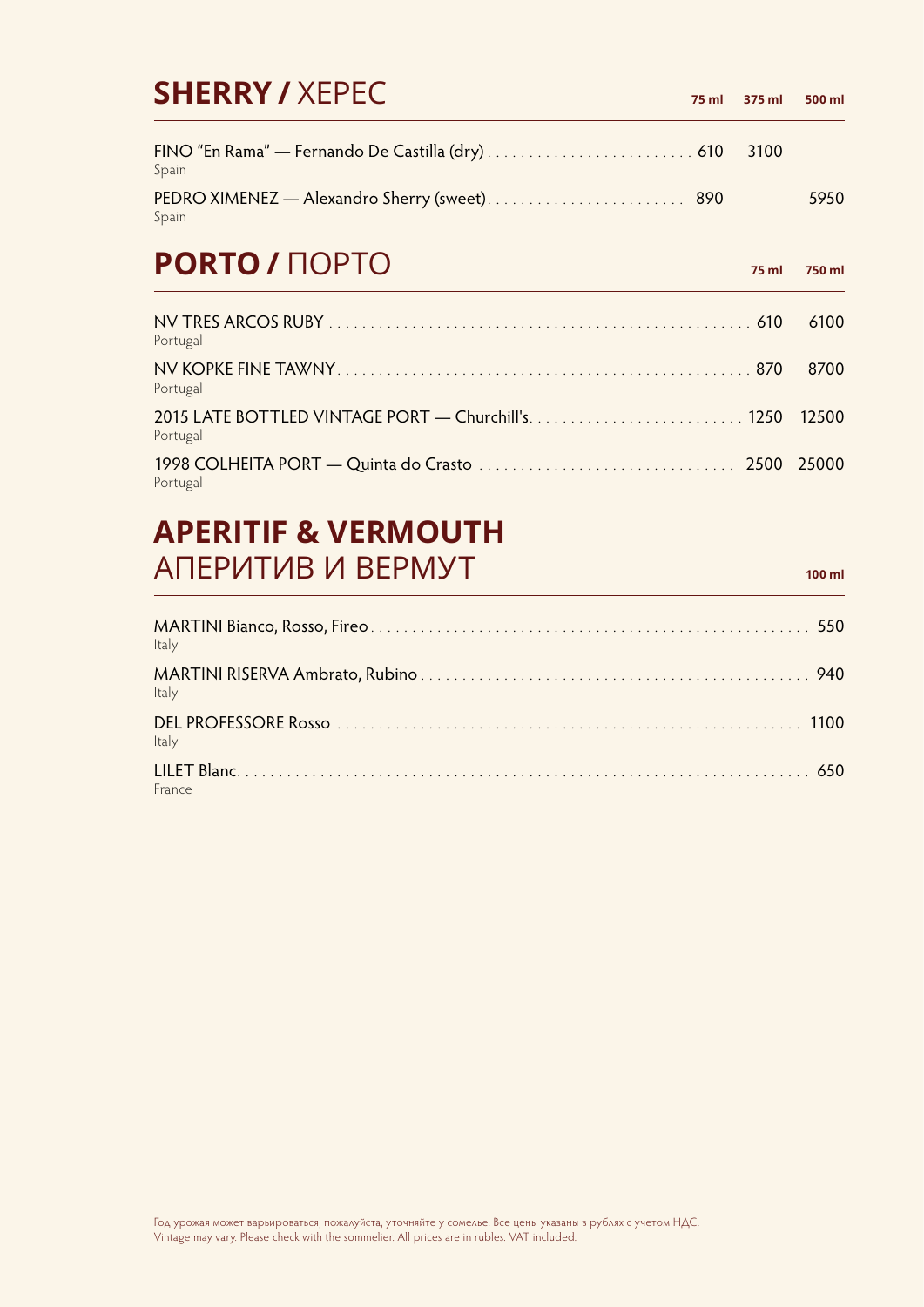| <b>DISTILLATES / ДИСТИЛЛЯТЫ</b> | 50 ml |
|---------------------------------|-------|
| Georgia                         |       |
| Veneto, Italy                   |       |
| <b>COGNAC / KOHBAK</b>          | 50 ml |
|                                 |       |
|                                 |       |
|                                 |       |
|                                 |       |
|                                 |       |
| <b>BRANDY / БРЕНДИ</b>          | 50 ml |
| Армения                         |       |
|                                 |       |

Армения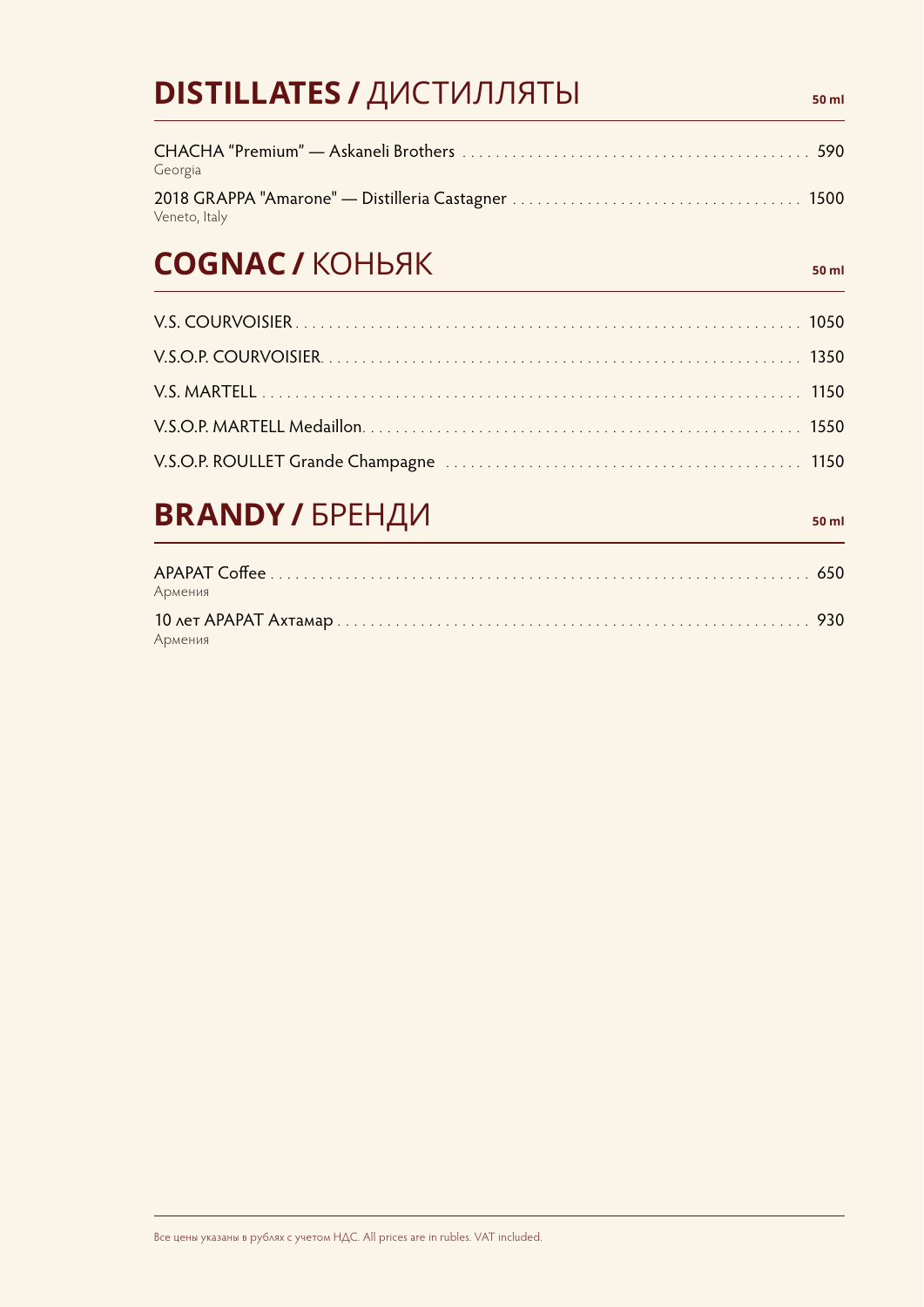## **IRISH WHISKEY / ВИСКИ ИРЛАНДИИ БОЛН**

#### **USA WHISKEY / ВИСКИ США 50 ml** so ml

| Kentucky |  |
|----------|--|
| Kentucky |  |

#### **SCOTCH BLENDED WHISKY** БЛЕНД ВИСКИ ШОТЛАНДИИ **1990 година 10 година 10 година 10 година**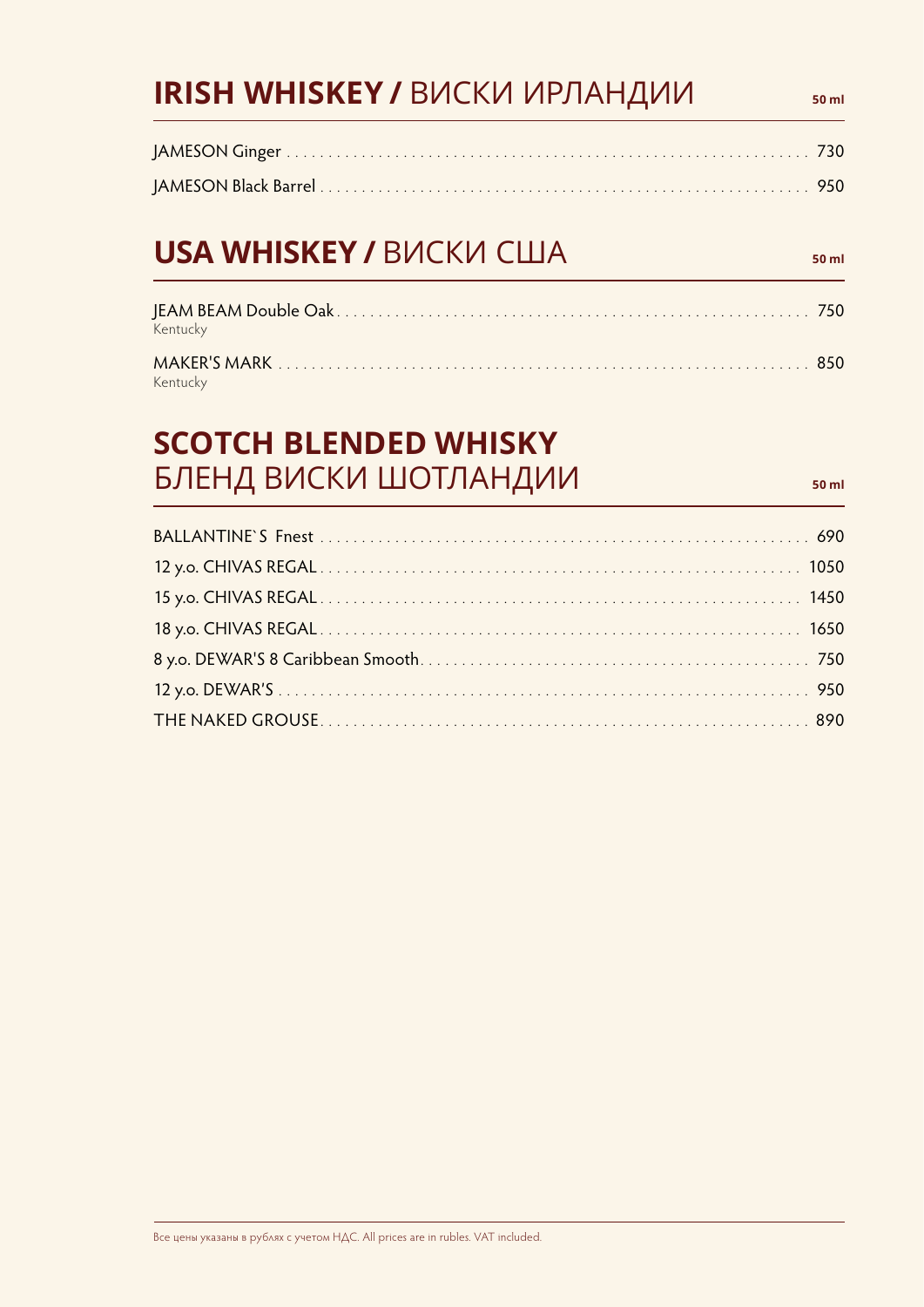#### **SCOTCH SINGLE MALT** СИНГЛ МОЛТ ШОТЛАНДИИ **50 ml**

| Speyside       |
|----------------|
| Speyside       |
| Highland       |
| Speyside       |
| Speyside       |
| Speyside       |
| Orkney Islands |
| Lowlands       |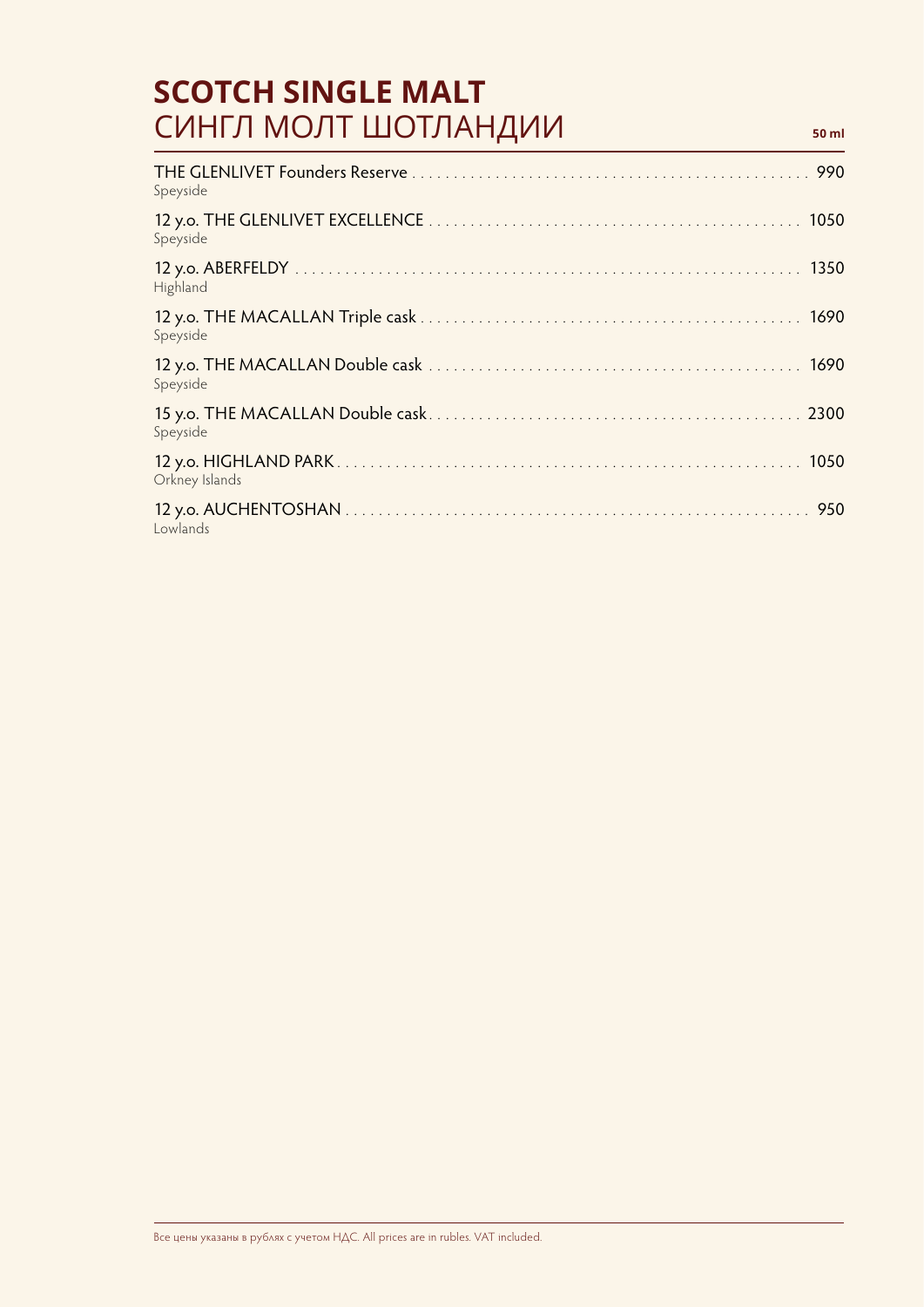#### **RUM/** POM **50 ml**

| <b>Brasil</b> |
|---------------|
| Cuba          |
| Cuba          |
| Cuba          |
| Puerto Rico   |
| Puerto Rico   |
| Dominicana    |

## **TEQUILA /**ТЕКИЛА **50 ml**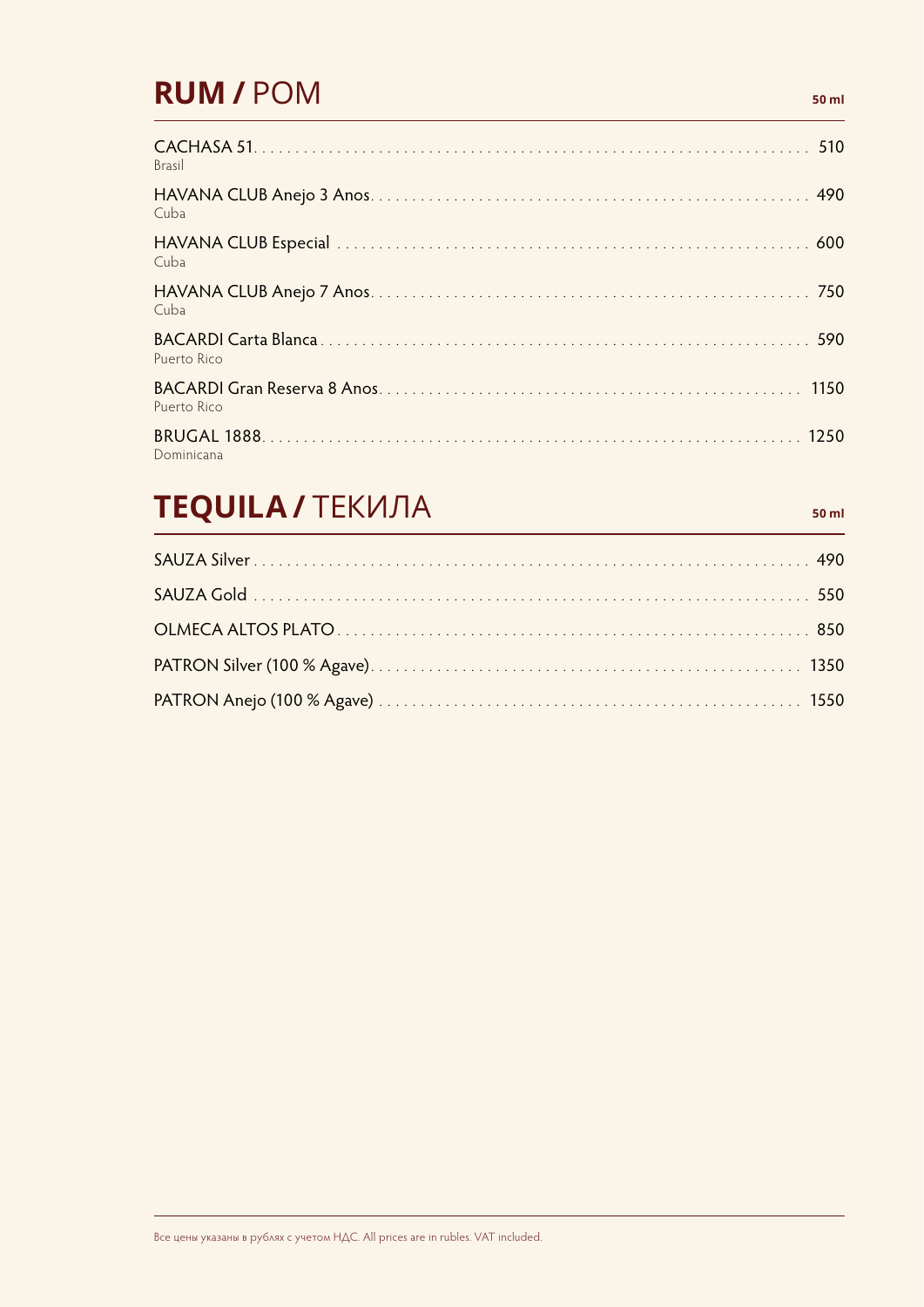#### **BITTER AND AMARO / EVITTEP VI AMAPO**

| Italy   |  |
|---------|--|
| Ceske   |  |
| Italy   |  |
| Germany |  |
| Italy   |  |
| Italy   |  |

## LIQUEUR / ЛИКЕР

 $50$  ml

 $50$  ml

| Italy        |  |
|--------------|--|
| USA          |  |
| France       |  |
| <b>Italy</b> |  |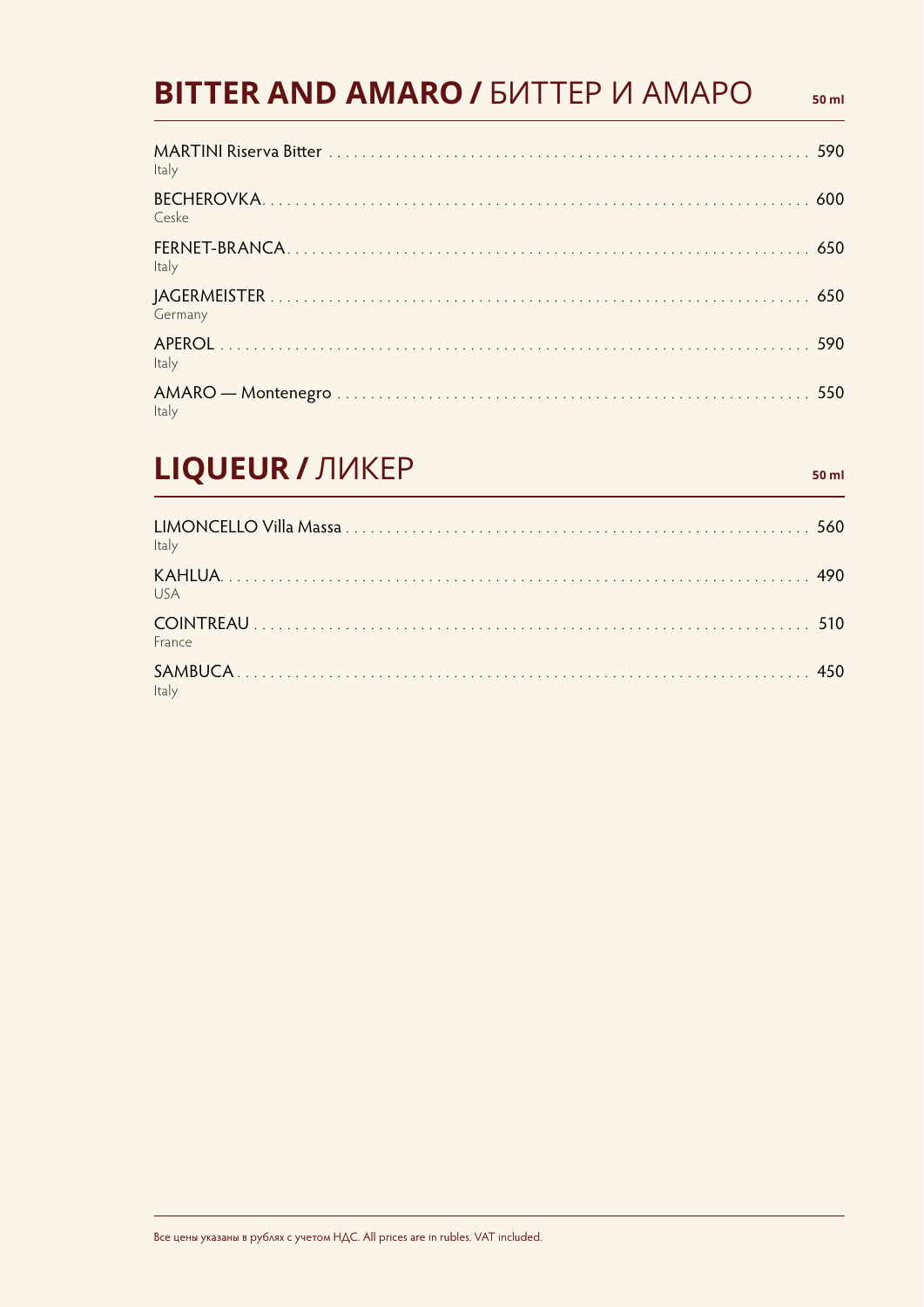#### GIN / ДЖИН

| England        |
|----------------|
| England        |
| Japan          |
| England        |
| England        |
| Mosel, Germany |
| Spain          |

## **ORGANIC VODKA / ОРГАНИК-ВОДКА**

50 ml

50 ml

| Russia |  |
|--------|--|
| Russia |  |
| Russia |  |

#### РУССКИЙ ДИСТИЛЛЯТ **RUSSIAN DISTILLATE**

САМОВАРЪ ПШЕНИЧНЫЙ / SAMOVAR WHEAT..........................  $\ldots$  490 Russia Russia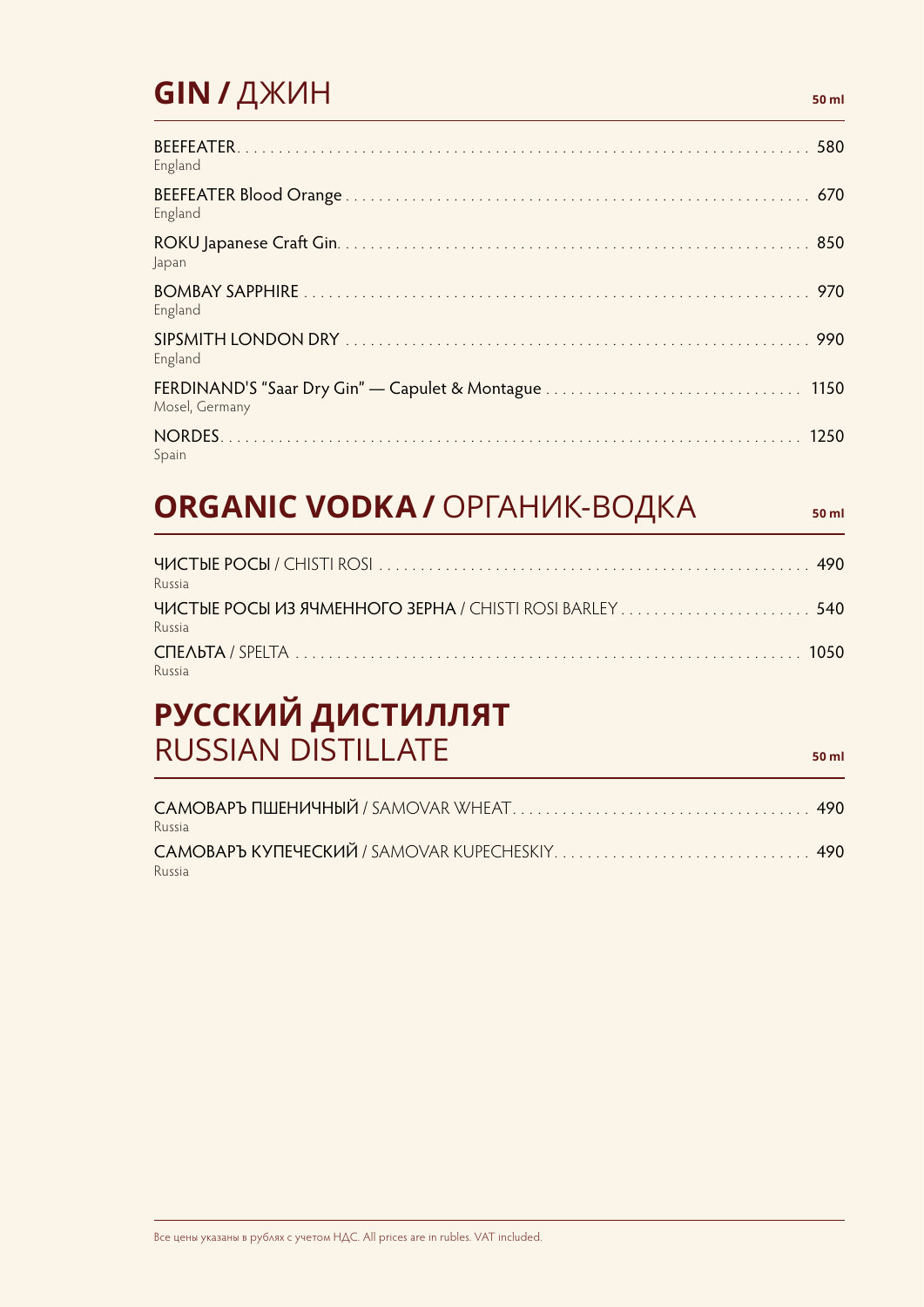## **VODKA/BOДКА**

| Russia                                                     | 290 |
|------------------------------------------------------------|-----|
| Russia                                                     | 310 |
| Russia                                                     | 310 |
| Russia                                                     | 330 |
| ЦАРСКАЯ Оригинальная Грейпфрут / Малина / Клюква<br>Russia | 310 |
| 850<br>Russia                                              |     |
| 560<br>Russia                                              |     |
| Russia                                                     | 310 |
| Russia                                                     | 320 |
| NERPA<br>.<br>470<br>Russia<br>ORGANIC VODKA               |     |
| Sweden                                                     | 510 |
| 500<br>Sweden                                              |     |
| 500<br>Sweden                                              |     |
| France                                                     | 750 |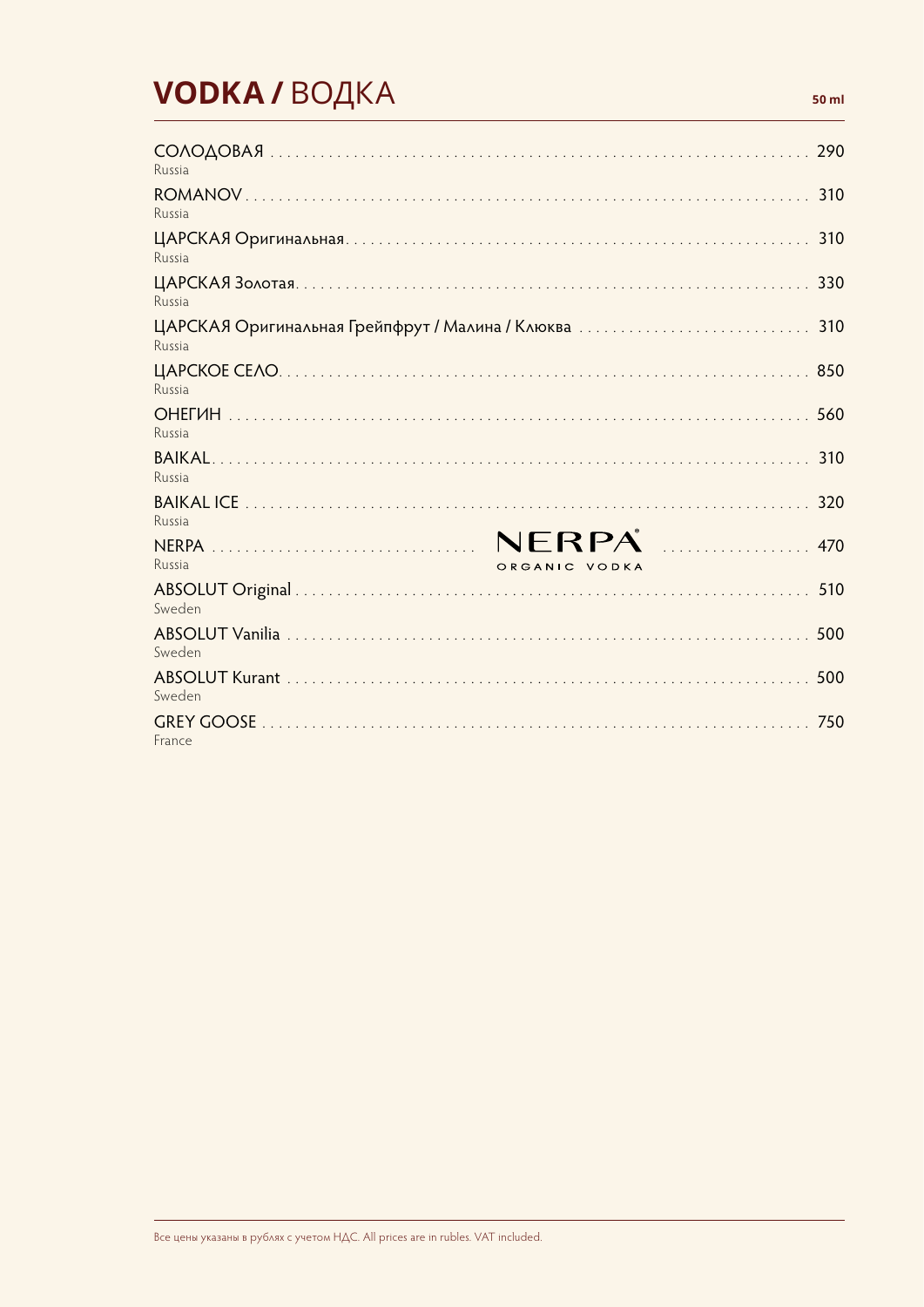#### **SANGRIA** / САНГРИЯ **300 ml 300 ml 300 ml**

## **DRAFT BEER /**РАЗЛИВНОЕ ПИВО **250 ml 330 ml 500 ml**

| Russia  | 350          | 690 |
|---------|--------------|-----|
| Russia  | <b>BLANC</b> | 690 |
| Belgium |              | 750 |
| Belgium |              | 750 |

#### **BOTTLE BEER /**БУТЫЛОЧНОЕ ПИВО

| <b>USA</b>                                                               | 790 |
|--------------------------------------------------------------------------|-----|
| Belgium                                                                  | 690 |
| Belgium                                                                  | 690 |
| Russia                                                                   | 450 |
| Russia                                                                   | 450 |
| Germany                                                                  | 750 |
| GORKOVSKAYA brewery India Pale Ale / American Pale Ale. 440 ml<br>Russia | 490 |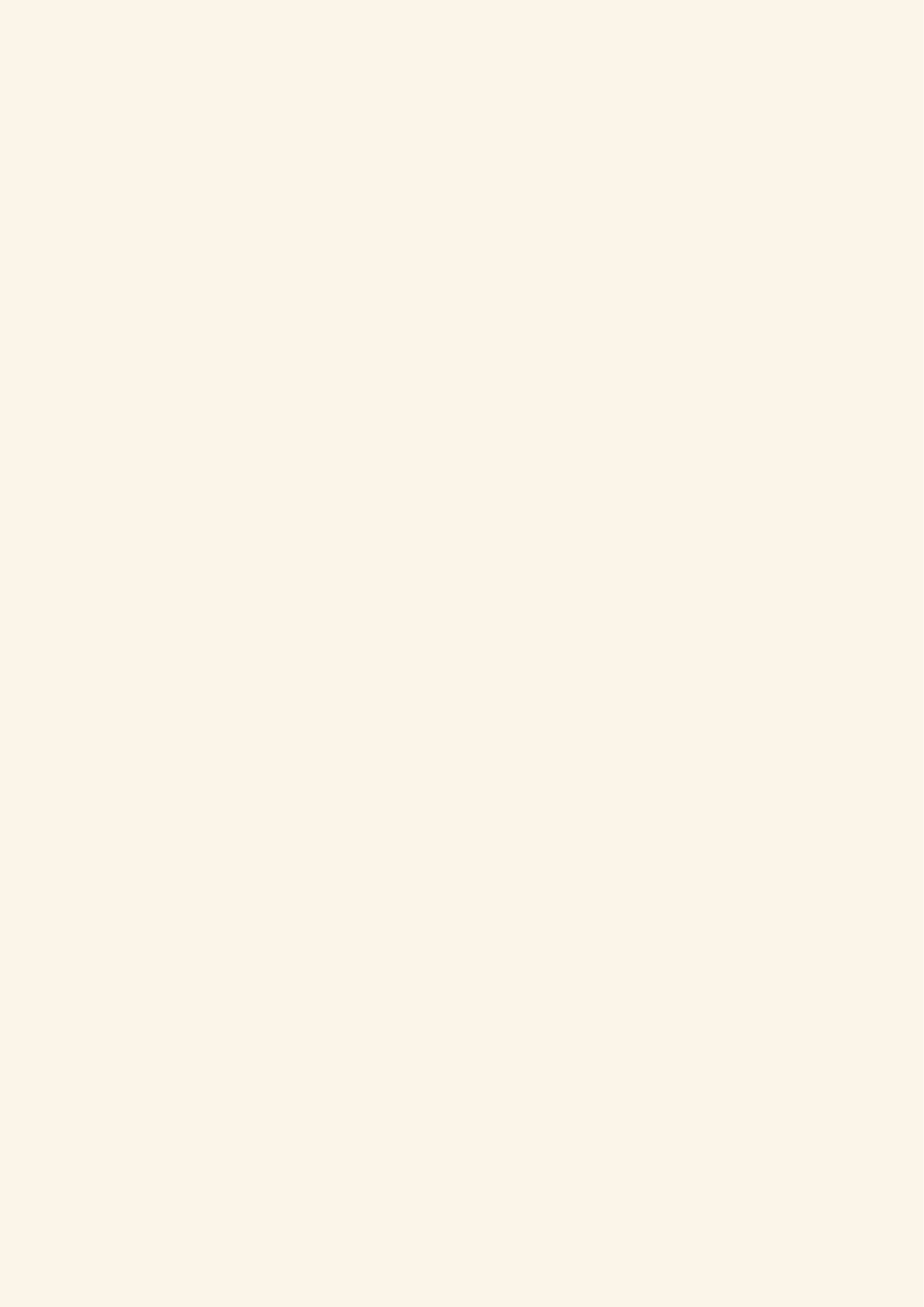## **SOFT DRINKS /**БЕЗАЛКОГОЛЬНЫЕ НАПИТКИ

|                   |  | 330 |
|-------------------|--|-----|
| PEPSI-COLA Light. |  | 330 |
|                   |  | 330 |
|                   |  | 330 |
|                   |  | 330 |
|                   |  | 330 |
|                   |  | 330 |
|                   |  | 330 |
|                   |  | 380 |

#### **MINERAL WATER /**МИНЕРАЛЬНАЯ ВОДА

| RUSSEQUELLE Still (негазированная) 250 ml 280 500 ml 420 700 ml<br>Russia    |  |        | 550 |
|------------------------------------------------------------------------------|--|--------|-----|
| RUSSEQUELLE Sparkling (газированная)  250 ml 280 500 ml 420 700 ml<br>Russia |  |        | 550 |
| France                                                                       |  | 750 ml | 650 |
| Italy                                                                        |  | 750 ml | 650 |

#### **NATURAL DRINKS** НАТУРАЛЬНЫЕ НАПИТКИ **300 ml 1000 ml**

КВАС / KVASS ............................................................ 350 910 КОМПОТ ИЗ СУХОФРУКТОВ / DRIED FRUITS COMPOTE ...................... 350 910 КЛЮКВЕННО-БРУСНИЧНЫЙ МОРС CRANBERRY AND COWBERRY DRINK ........................................ 390 910 МОРС ИЗ ЧЕРНОЙ СМОРОДИНЫ / BLACK CURRANT DRINK . . . . . . . . . . . . . . . . 390 910 МОРС ИЗ МАЛИНЫ / RASPBERRY DRINK ..................................... 490 1250 МОРС ИЗ ОБЛЕПИХИ / SEA BUCKTHORN DRINK ............................. 450 910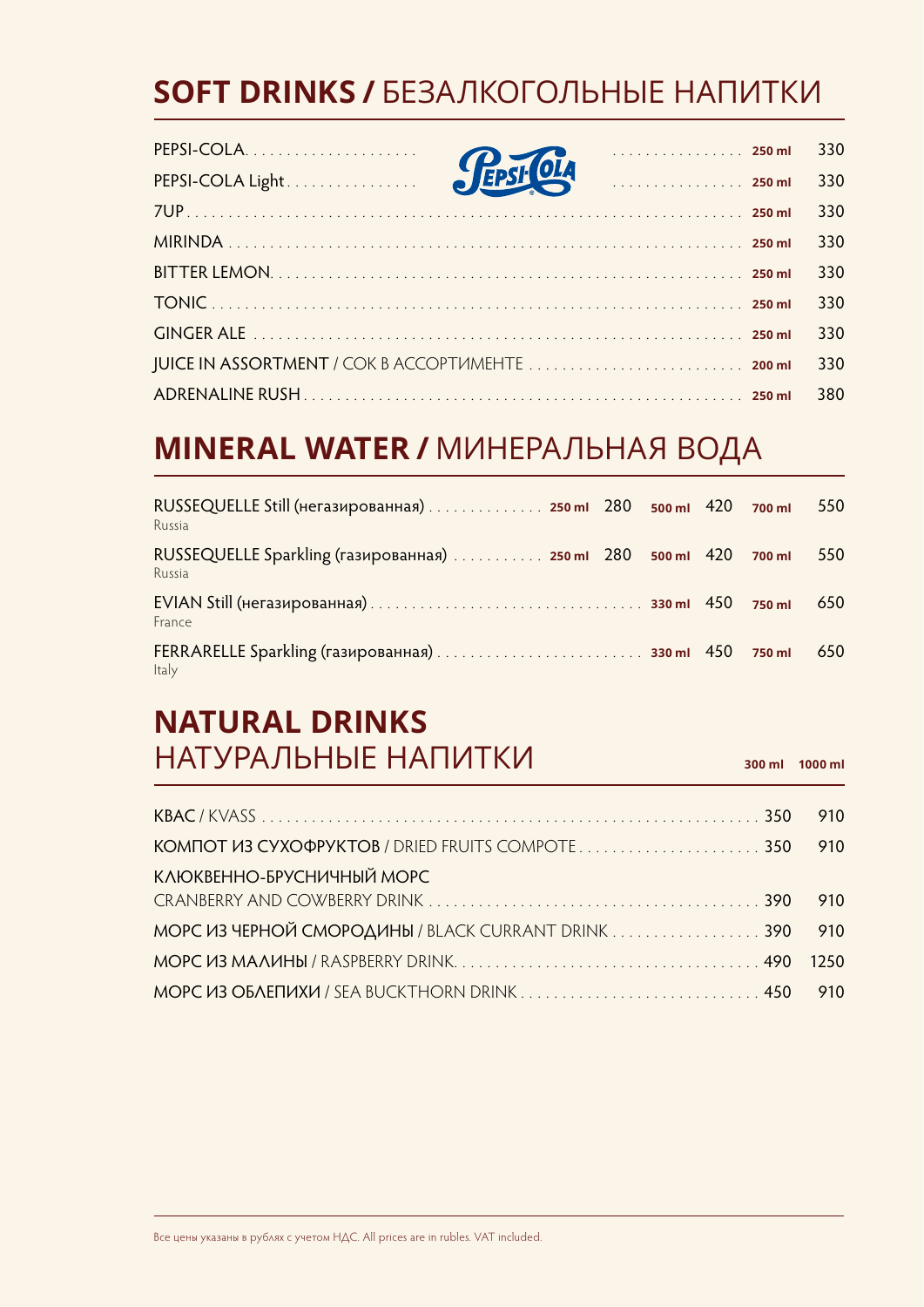## **MILK COCKTAILS** МОЛОЧНЫЕ КОКТЕЙЛИ **400 ml**

# **FRESH JUICE /**СВЕЖЕВЫЖАТЫЙ СОК **300 ml**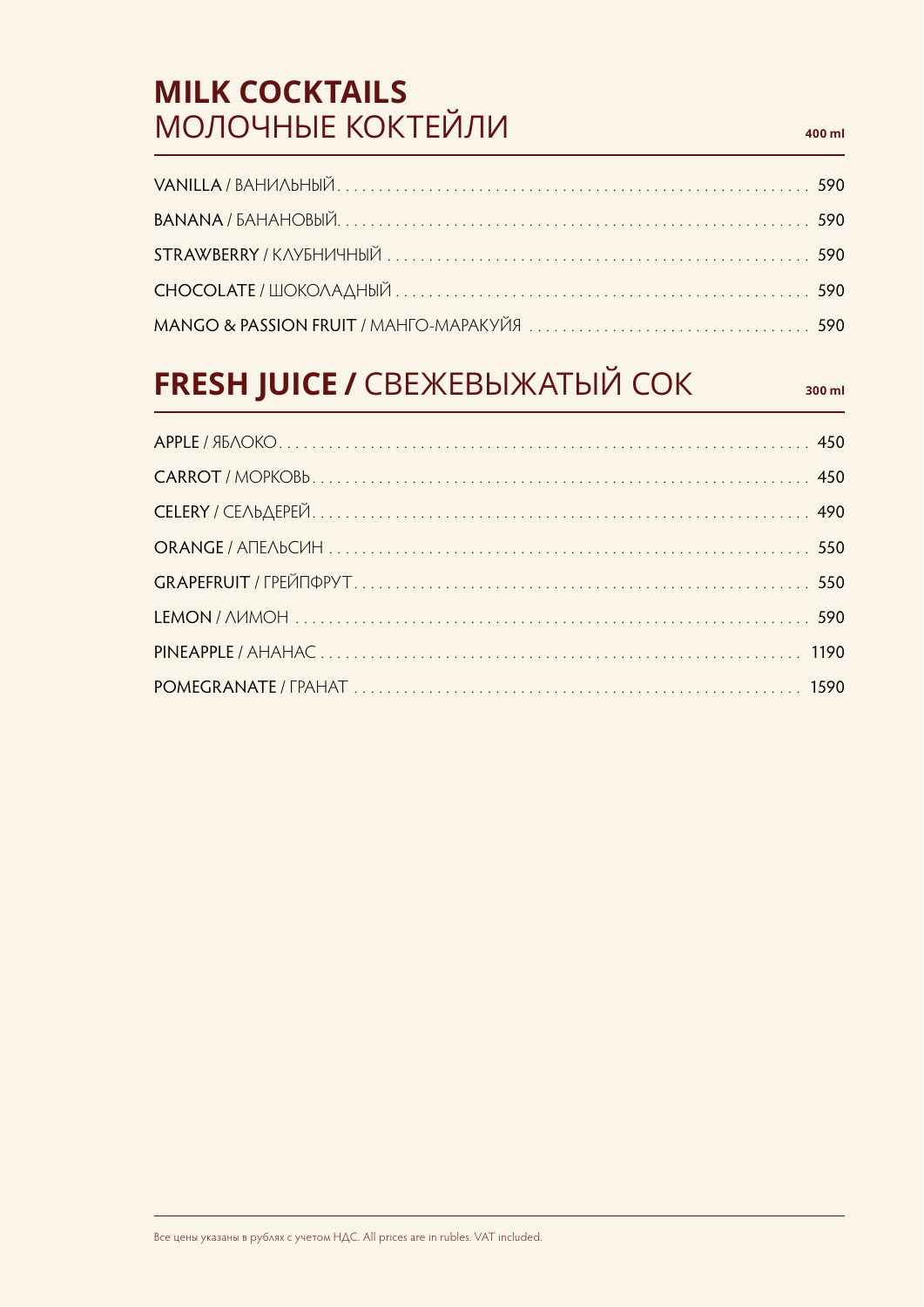## **COFFEE /**КОФЕ